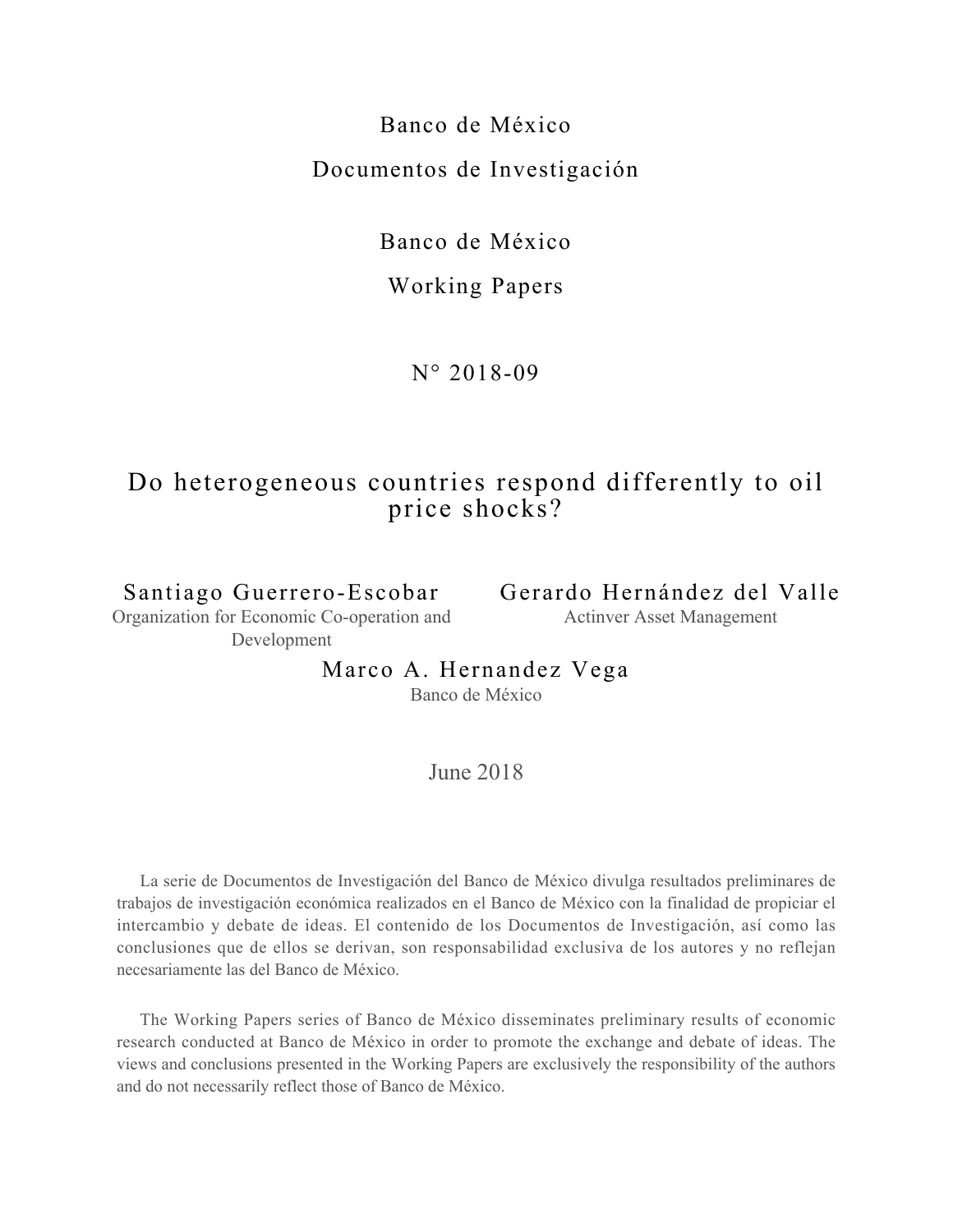#### Do heterogeneous countries respond differently to oil price shocks?

Santiago Guerrero-Escobar<sup>†</sup> Organization for Economic Co-operation and Development

Hernández Del Valle Gerardo<sup>‡</sup>

Actinver Asset Management

## Marco Hernández-Vega<sup>§</sup>

Banco de México

Abstract: The article studies the macroeconomic impact of oil price changes in 17 highly heterogeneous countries classified in six groups: advanced, emerging, oil producer, non-oil producers, with energy price controls and without energy price controls. The results show that despite analyzed countries differ in several dimensions, most differences regarding oil price shocks impacts can be captured comparing two groups: advanced vs. emerging. Moreover, most of the differences in the way countries react to oil price shocks come from the source of the shock rather than by the group which the countries belong to. Remarkably, there are no significant differences in the response of industrial production between oil and non-oil producer countries. We posit, as potential explanations of the later finding the decline in the energy intensity of the global economy and the degree of trade openness. Keywords: Oil Price Shocks, Macroeconomic Impacts, Oil Market

JEL Classification: E31, Q31, Q43

Resumen: El artículo estudia el impacto macroeconómico de los cambios en los precios del petróleo en 17 países heterogéneos clasificados en seis grupos: avanzados, emergentes, productores de petróleo, no productores, con controles de precios de energía y sin controles de precios. Los resultados muestran que la mayoría de las diferencias con respecto a los choques del precio del petróleo son capturadas comparando dos grupos: avanzados versus emergentes. Además, la mayoría de las diferencias en la forma en que los países reaccionan a los choques del precio del petróleo provienen del tipo de choque y no del grupo al que pertenecen los países. Sorprendentemente, no hay diferencias significativas en la respuesta de la producción industrial entre países productores y no son productores de petróleo. Postulamos, como posibles explicaciones de dicho hallazgo, la disminución de la intensidad energética en la economía global y el grado de apertura comercial.

Palabras Clave: Choques de Precio del Petróleo, Impacto Macroeconómico, Mercado de Petróleo

<sup>&</sup>lt;sup>T</sup> Organization for Economic Co-operation and Development. Email: santiago.GUERRERO@ocde.org.

<sup>&</sup>lt;sup>‡</sup> Actinver Asset Management. Email: ghernandezd@actinver.com.mx.

<sup>&</sup>lt;sup>§</sup> Dirección General de Investigación Económica. Email: auhernandez@banxico.org.mx.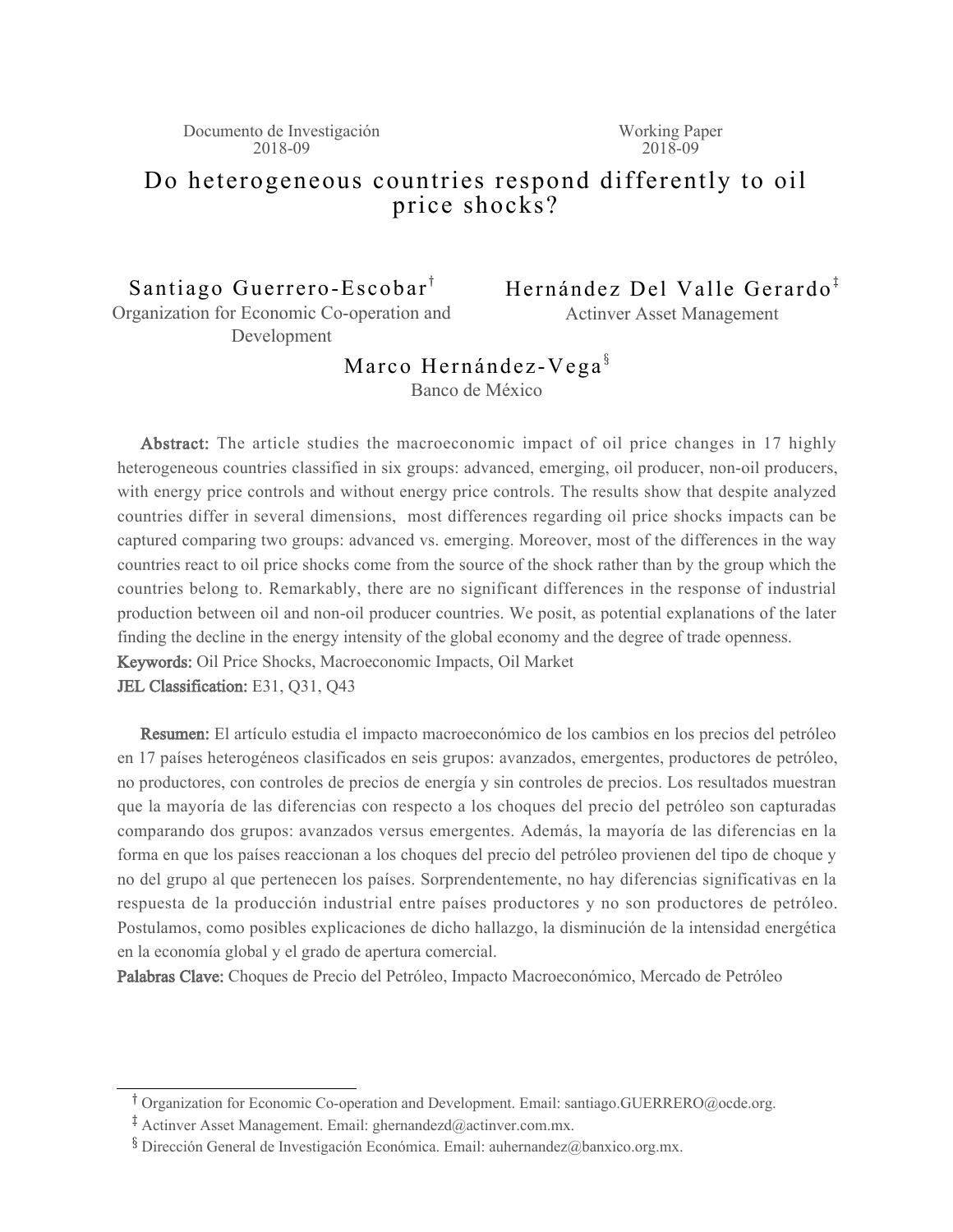## 1 Introduction

The analysis of the macroeconomic effects of oil price shocks has received considerable attention in the literature (for recent surveys see [Kilian](#page-14-0) [\(2008b\)](#page-14-0) and [Hamilton](#page-13-0) [\(2008\)](#page-13-0)). Most of it focuses on industrialized countries, particularly on the US. This bias is even more noticeable in cross-country studies [\(Cologni and Manera](#page-13-1) [\(2008\)](#page-13-1); [Kilian](#page-13-2) [\(2008a\)](#page-13-2); [Peersman and Van Robays](#page-14-1) [\(2012\)](#page-14-1)) with some notable exceptions such as [Abeysinghe](#page-12-0) [\(2001\)](#page-12-0), [Cuñado and Pérez de Gracia](#page-13-3) [\(2005\)](#page-13-3) and [Cuñado](#page-13-4) [et al.](#page-13-4) [\(2015\)](#page-13-4) who have looked at the impacts of oil price shocks in the Asian region.

In this paper, we contribute to the literature of macroeconomic impacts of oil shocks in several fronts. First, we conduct a cross-country analysis for 17 countries which are highly heterogeneous, not only in terms of their development stage but also in terms of whether they are oil importers or exporters or have gasoline price controls. Second, we focus our analysis in the period 2000-2015, where analyzed countries have experienced drastic reductions in terms of their net oil imports and energy intensities. Third, we perform statistical tests on the differences in responses across groups of countries after 5, 15 and 24 months of the occurrence of the shock. Moreover, we do so in the context of the literature that distinguishes oil price shocks by its source, whether it is oil supply, oilspecific demand or global demand driven by economic activity, as in [Kilian](#page-14-2) [\(2009\)](#page-14-2) and [Peersman](#page-14-1) [and Van Robays](#page-14-1) [\(2012\)](#page-14-1).

Our results show that, since the 2000s, responses of economic activity to oil shocks are less differentiated across countries than what the literature has reported in the past. First, while oil supply shocks tend to have contractionary impacts on advanced economies, these are less intense and tend to decrease over time in comparison to past findings. Similarly, interest rates for those countries tend to decrease after an oil supply shock, contrary to what occurred in the 80's and the 90's [\(Barsky and Kilian](#page-12-1) [\(2002\)](#page-12-1), [Bernanke et al.](#page-12-2) [\(1997\)](#page-12-2)). Interestingly, emerging economies seem to react in a similar way. Moreover, differences across country groups in the way oil shocks affect industrial activity tend to disappear over time and are not statistically different after 2 years of the shock. Second, except for Brazil, economic activity in oil producer countries does not increase after an oil supply shock. This result contrasts sharply with what other studies have found for oil producer countries (i.e. [Peersman and Van Robays](#page-14-1) [\(2012\)](#page-14-1)). One possible explanation may be that overall trade and particularly exports excluding oil have increased substantially for those countries. In particular, during the analyzed period exports excluding oil for oil producers are four times larger than oil exports. Hence, while oil exports may increase after the occurrence of an oil supply shock, other exports may suffer, especially if directed to advanced economies. In comparison to the rest of oil producer countries, Brazil exhibits low levels of trade openness, which may make it more dependent (and vulnerable) to oil price shocks. Third, despite countries can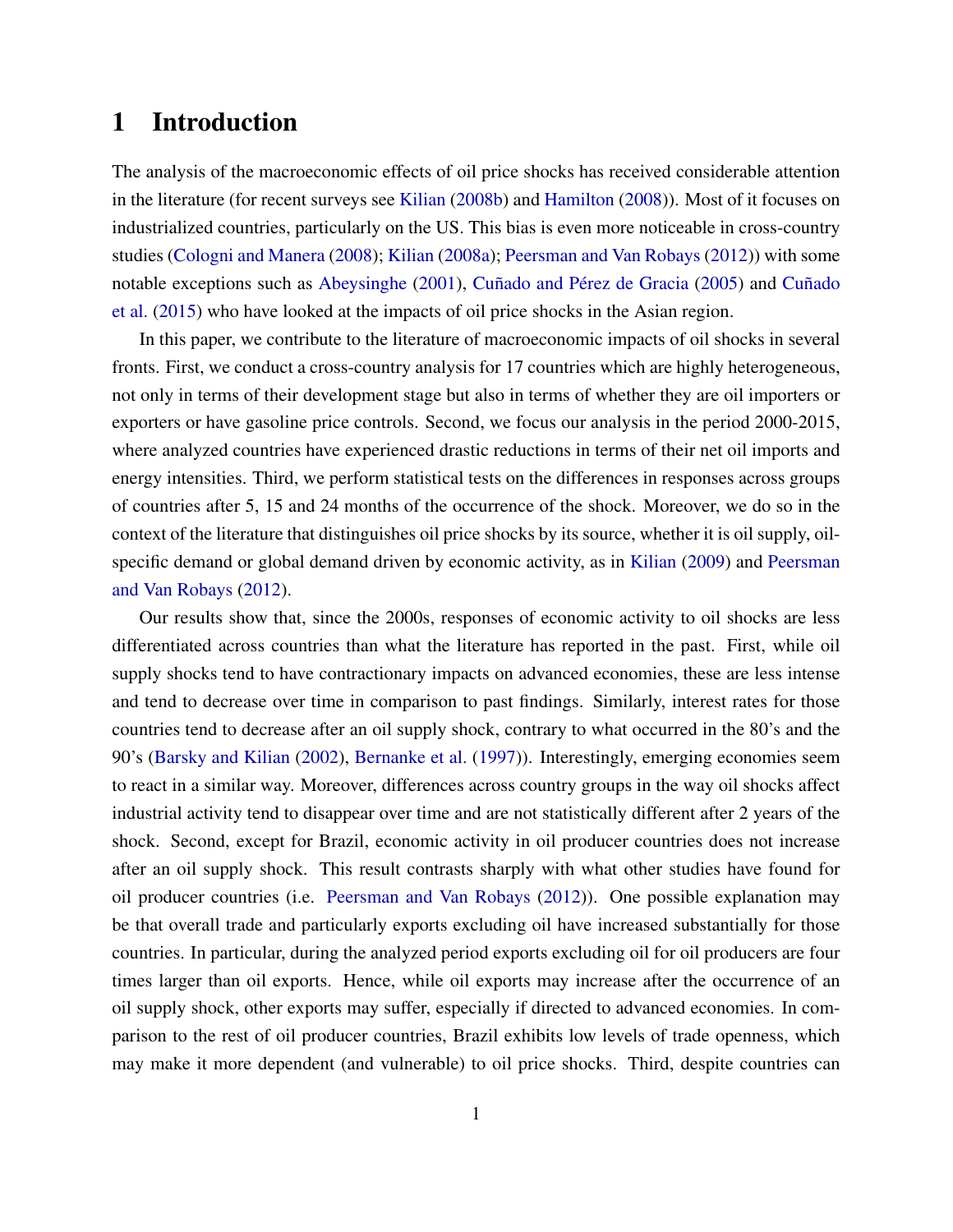be classified according to different criteria (oil producers, advanced, with energy price controls, etc.), most differences regarding oil price shocks impacts can be captured comparing two groups: advanced vs. emerging. That is, we do not find significant differences across IRFs between oil producers, emerging and with price controls countries. Similarly we do not find statistically significant differences across IRFs between non-oil producers, advanced and without price controls countries. The main implication of such findings is that it is more relevant the development stage of the country to explain main differences regarding oil price shocks impacts, rather than whether the country is oil producer or has energy price controls in place.

The paper is organized as follows. Section 2 reviews the literature on the subject; Section 3 summarizes the data and the methodology. Section 4 presents results and Section 5 concludes.

## 2 Literature Review

How a rise in oil prices affects economic variables, particularly output, has been a topic of major interest in the literature. A generally accepted result is that an increase in oil prices has an adverse effect on output, increases prices and consequently monetary policy tightens. [Hamilton](#page-13-5) [\(1983\)](#page-13-5) seminal paper shows that since WWII and up to the late 70s, most of US recessions episodes were preceded by an increase in oil prices (excluding the one in 1960).

While such relationship proved to be weaker after the collapse of oil prices in the early 1980s [\(Hooker](#page-13-6) [\(1996\)](#page-13-6)), the literature that followed mostly focused on testing nonlinear specifications of the oil price on economic activity [\(Mork](#page-14-3) [\(1989\)](#page-14-3); [Lee et al.](#page-14-4) [\(1995\)](#page-14-4); [Hamilton](#page-13-7) [\(1996\)](#page-13-7), [Hamilton](#page-13-8) [\(2003\)](#page-13-8), among others) and on testing for endogenous monetary policies as the main source of economic downturns [\(Bernanke et al.](#page-12-2) [\(1997\)](#page-12-2), [Hamilton and Herrera](#page-13-9) [\(2004\)](#page-13-9)). The rationale for testing nonlinear specifications is that oil prices are endogenous to economic activity, at least when analyzing impacts on the US economy, hence transformations aimed at either differentiating between positive an negative changes in the price of oil or at transforming oil price data were proposed to more properly reflect oil price shocks [\(Kilian](#page-14-0) [\(2008b\)](#page-14-0)).

More recently, several papers suggested that such nonlinear transformations were either misspecified when testing for asymmetric responses to oil shocks [\(Kilian and Vigfusson](#page-14-5) [\(2011\)](#page-14-5); [Her](#page-13-10)[rera et al.](#page-13-10) [\(2015\)](#page-13-10)), or not enough to avoid the endogeneity of oil prices [\(Barsky and Kilian](#page-12-3) [\(2004\)](#page-12-3)). [Kilian and Vigfusson](#page-14-5) [\(2011\)](#page-14-5) and [Herrera et al.](#page-13-10) [\(2015\)](#page-13-10) show no consistent evidence of asymmetries in the responses of economic activity to oil price shocks. Similarly, the role of endogenous monetary policy as the main source of the oil price shocks impacts on economic activity proposed by [Bernanke et al.](#page-12-2) [\(1997\)](#page-12-2) has been shown to be less relevant [\(Hamilton and Herrera](#page-13-9) [\(2004\)](#page-13-9)).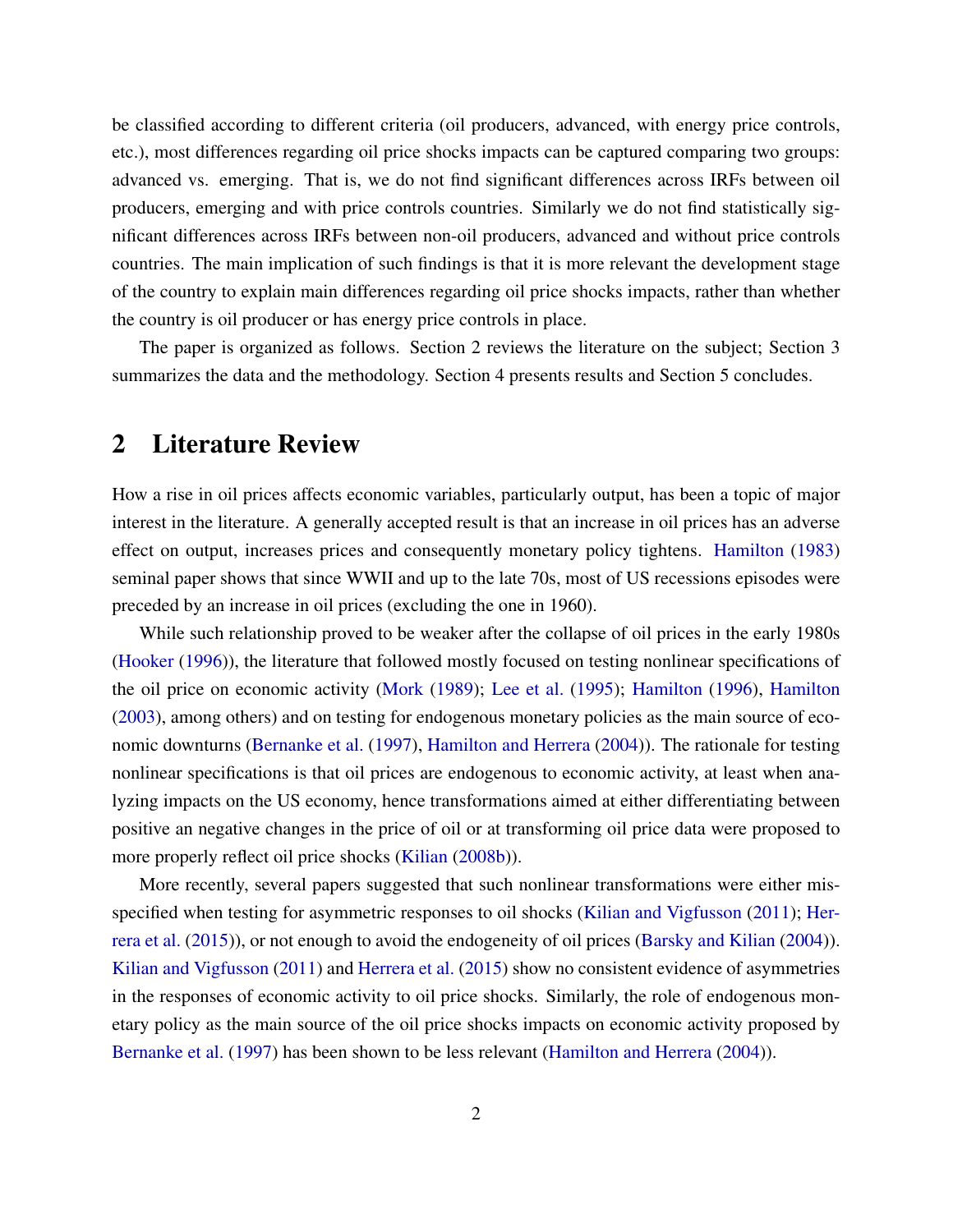In an influential paper, [Kilian](#page-14-2) [\(2009\)](#page-14-2) shows that for the U.S. economy the impacts of oil price shocks may be different depending on their source. Accordingly, he distinguishes oil price shocks from three main sources: 1) driven by oil-specific demand, aimed at identifying oil price shocks that emerge from concerns about future oil supplies; 2) coming from an increase in global demand and 3) arising from oil supply disruptions. Before this paper, most oil shocks were assumed to result from oil supply disruptions. [Kilian](#page-14-2) [\(2009\)](#page-14-2) shows that, on the contrary, most oil price increases since 1970s are driven by an increase in global economic activity. Such shocks, he shows, have completely different impacts on economic activity than those coming from oil-specific demand or oil supply. Specifically, using a SVAR he shows that oil supply shocks tend to temporarily increase the price of oil and decrease economic activity. When the source of a shock is oil-specific demand, mostly attributable to precautionary behavior, oil prices increase in a persistent way and real activity even tends to increase in the very short term. Finally, when increases in the price of oil are driven by a step up in global demand, this gradually leads to a raise in the price of oil, while economic activity increases sharply and more permanently.

More recently, several authors have used similar empirical specifications to test such results looking at more countries. [Kilian et al.](#page-14-6) [\(2009\)](#page-14-6) estimate the impact of oil shocks on changes in net foreign assets, oil and non-oil trade balances, current account and capital gains, for oil exporters and importers. According to their results, oil supply shocks have a limited impact on trade balances for oil-exporting economies and a short lived effect on capital loss. On the contrary, trade balances of oil exporters register a surplus that declines slowly over time as a consequence of an oil-specific demand driven shock; such shocks also produce capital losses due to exchange rate appreciation. The trade balance surplus is driven by an oil trade balance surplus, while non-oil trade balances tend to not suffer significant declines. When oil shocks are driven by an expansion in the aggregate demand, oil exporters experience a trade surplus, mainly caused by an oil trade surplus. Oilexporting economies experience capital losses but they appear to not be statistically significant.

Also, considering a range of oil-exporting and oil-importing developed economies using data from 1986 up to 2010, [Peersman and Van Robays](#page-14-1) [\(2012\)](#page-14-1) show that oil supply shocks tend to lower GDP in oil importer countries, while oil exporters tend to benefit from them. Such shocks have, in general, inflationary pressures, except for some oil exporters countries. When the source of the oil shock is an increase in global demand, GDP and prices rise for most countries in their sample. On the contrary, when the source is oil-specific demand, economic activity falls while prices increase for most countries, except for some oil exporters.

[Aastveit et al.](#page-12-4) [\(2015\)](#page-12-4) is, to our knowledge, the first paper to include developing economies in their analysis of oil price shocks. The authors first estimate how much demand shocks coming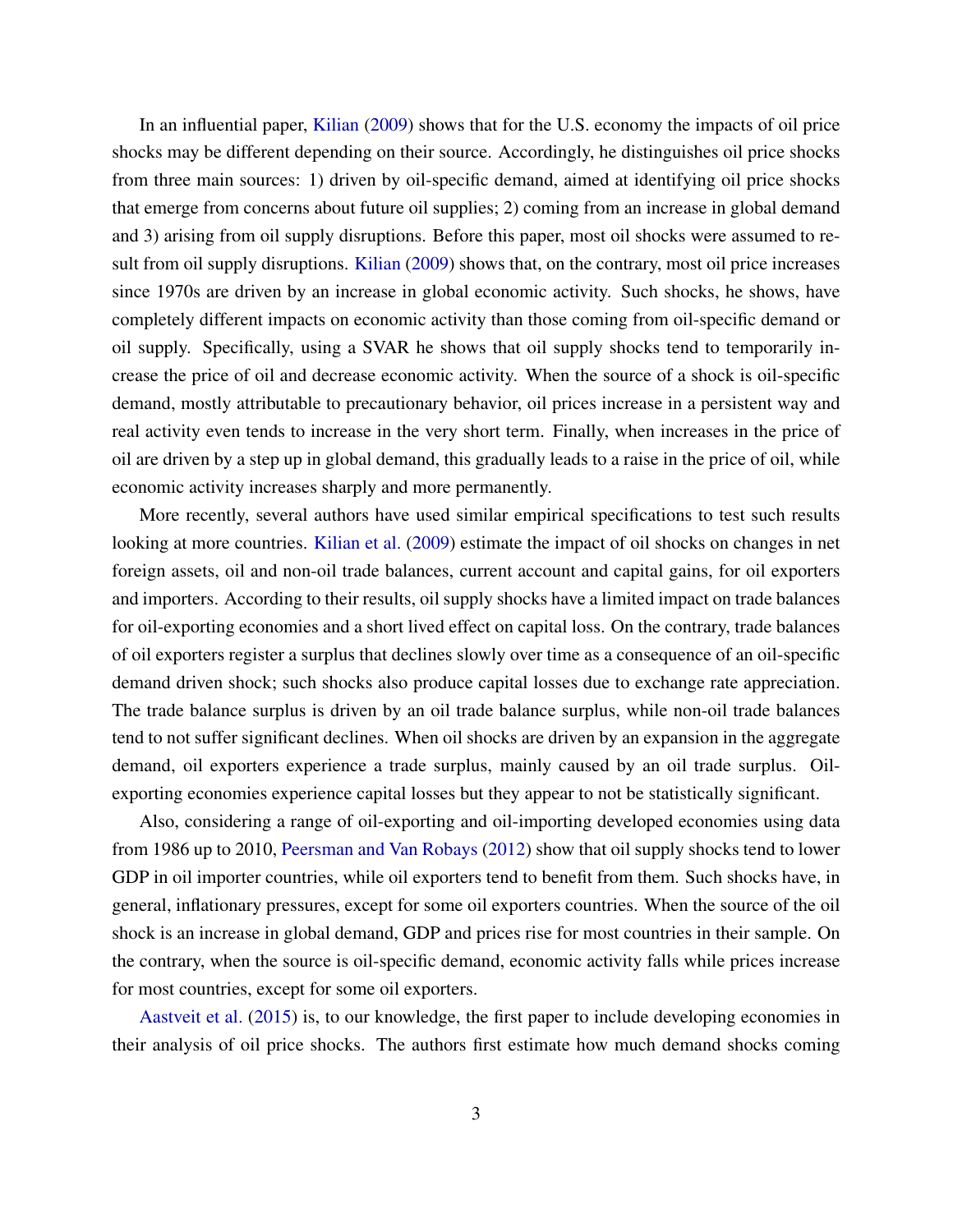from 18 developed and 15 developing economies contribute to changes in the price of oil for the period 1991-2009. They find that more than 50% of the fluctuations in the price of oil are driven by demand shocks from the analyzed economies. More importantly, demand shocks from developing countries are more important than those from developed countries. Additionally, using a Factor augmented VAR (FVAR), the authors also estimate impulse response functions of oil price shocks, differentiated by source as in [Kilian](#page-14-2) [\(2009\)](#page-14-2) and [Peersman and Van Robays](#page-14-1) [\(2012\)](#page-14-1). They find that the U.S. and euro area economies experience stronger declines in their economic activity as a result of oil-specific demand and oil supply shocks, compared to economies in South America (Brazil and Peru) and Asia, where activity actually seems to increase.

Finally, [Cuñado et al.](#page-13-4) [\(2015\)](#page-13-4) examine the impact of oil shocks for a more recent period 1997- 2014. Their study focuses on Asian countries: Japan, Korea, India and Indonesia. Interestingly, they find that these economies do not respond to oil supply disruptions during the analyzed period. When the shock is global demand driven, GDP of the four countries responds positively. Finally, in response to an oil-specific demand shock, most countries react negatively, except for Indonesia which for much of the period considered in the study, was an oil exporter. They also find that Japan and Korea's monetary policy is effective at controlling oil supply shocks, in contrast to India and Indonesia whose policies are less effective possibly due to domestic energy price regulations.

## 3 Data and Methodology

To disentangle the impact of oil market shocks across countries, we use an structural VAR (SVAR) framework since it can better reflect the structure of the oil market [\(Bernanke et al.](#page-12-2) [\(1997\)](#page-12-2); [Kilian](#page-14-2) [\(2009\)](#page-14-2); [Peersman and Van Robays](#page-14-1) [\(2012\)](#page-14-1); [Cuñado et al.](#page-13-4) [\(2015\)](#page-13-4)). In order to identify the model, we use a set of sign restrictions as proposed by [Peersman and Van Robays](#page-14-1) [\(2012\)](#page-14-1).

We gather three types of data representing oil market conditions, world economic activity and country-specific macroeconomic variables. Oil market variables include the "Total World Oil Supply" in millions of barrels per day  $(Q_t^{oil})$ ; Following [Kilian](#page-14-2) [\(2009\)](#page-14-2) we use "US Crude Oil Imported Acquisition Cost by Refiners" in dollars per barrel as proxy for oil price  $(P_t^{\text{oil}})$ . Both variables are obtained from the US Energy Information Administration (EIA). As a proxy for world economic activity, we use OECD Total Industry Production Index seasonally adjusted  $(Y_t^W)$ .

Our sample includes 17 countries (Brazil, Canada, Chile, Czech Rep., France, Germany, Ireland, Israel, Italy, Japan, Mexico, Norway, Poland, Russia Spain, UK, and US). For each country, we use seasonally adjusted industrial production index  $(IP_{i,t})$  and consumer prices indices  $(CPI_{i,t})$ as proxies for economic activity and price levels respectively; nominal short-term interest rates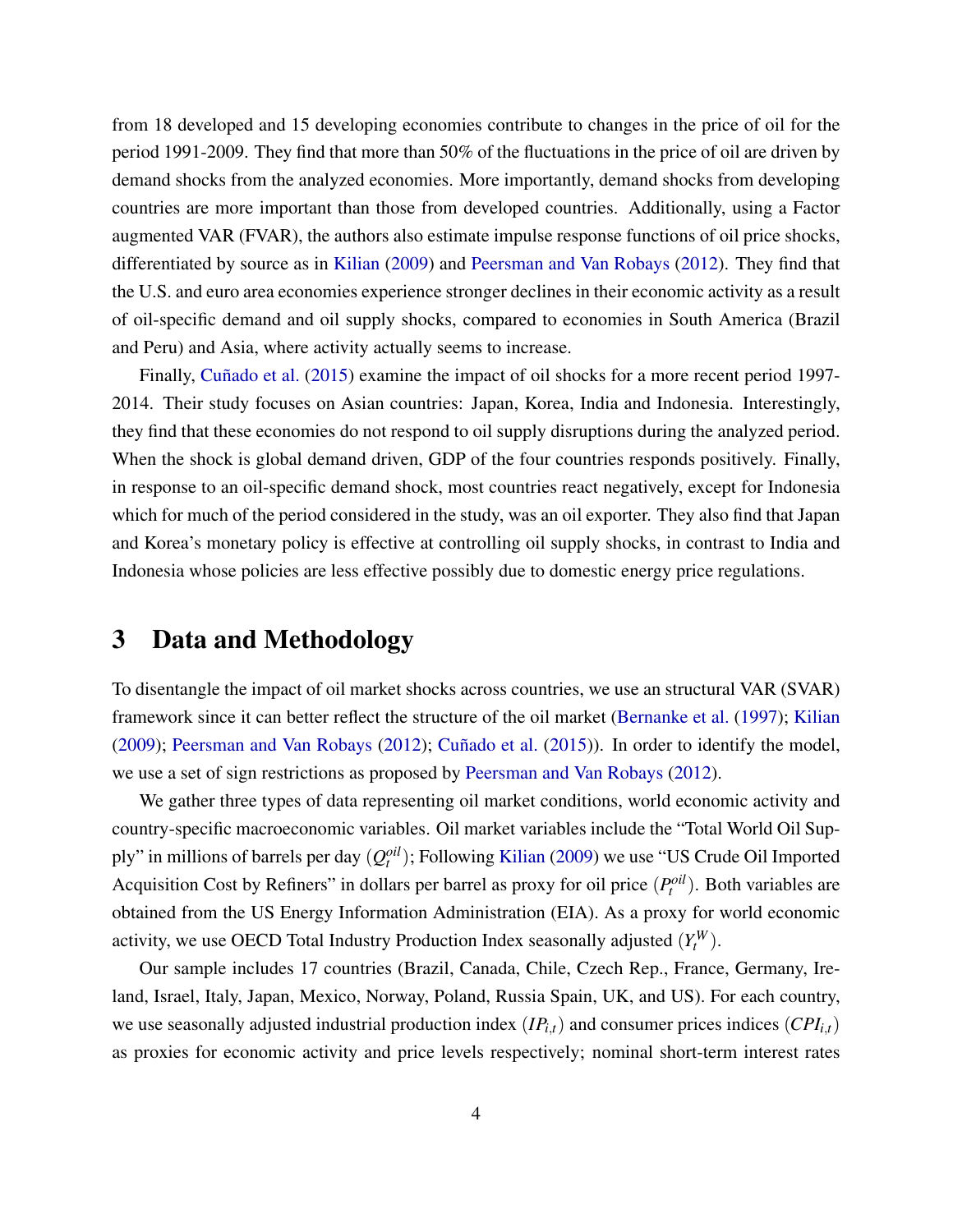$(i_{i,t})$  and nominal effective exchange rate indexes  $(E_{i,t})$  (see [A](#page-29-0) for details on all variables used).

Consumer prices and industrial production indices were obtained from Haver Analytics for all countries except for Brazil, whose source is Bloomberg due to data availability. Short-term interest rates data come mostly from OECD Monetary and Financial Statistics and from Haver Analytics in the case of Japan, Brazil and Israel. Exchange rate data was obtained from the IMF. The period of study goes from January 2000 to September 2015 and all data is at monthly frequency. As in [Peersman and Van Robays](#page-14-1) [\(2012\)](#page-14-1) all variables, but interest rates, are transformed into their first log-difference.

#### 3.1 Methodology

Since we have 17 countries we decided to sort them into groups that reflect some common characteristics. In this fashion we define the following country groups: Advanced Economies (AE), Emerging Market Economies (EMEs), Oil Producers (OP), Non-Oil Producers (NOP), with energy price controls (CP), without energy price controls (NCP) and a general group that contains all countries (All). Table [1](#page-15-0) shows the classification of countries according to each group.

The objective of this work is two fold: first, analyze how each group responds to oil price shocks. Second, identify if these responses are heterogeneous across groups. In order to perform this analysis we make use of a panel VAR (PVAR) approach adopting [Pesaran and Smith](#page-14-7) [\(1995\)](#page-14-7) Mean Group estimator (MG). The estimation procedure is as follows: First, keeping the sign restrictions for 3 periods we model the Impulse-Response Functions (IRF) for each country using a VAR of the form:<sup>1</sup>

<span id="page-6-0"></span>
$$
Y_t = B_0 + B_1 Y_{t-1} + B_2 Y_{t-2} + B_3 Y_{t-3} + \varepsilon_t
$$
\n(1)

Where the ordering of the variables is  $Y_t = \begin{bmatrix} Q_t^{oil} & P_t^{oil} & Y_t^W & IP_{i,t} & CP_{i,t} & i_{i,t} & E_{i,t} \end{bmatrix}^t$  and  $\varepsilon_t$ captures the structural noise in the oil market and country-specific variables.<sup>2</sup>

Second, let  $\hat{\Phi}_{i,i}^{irf}$  $i_{i,j,k,t}$  be the IRF of variable *i* for country *j* in group *k* at time *t* obtained from equation [1](#page-6-0) to a one standard deviation shock and let  $\omega_{j,k}$  represent the average participation of country *j*'s GDP in the aggregate group's GDP over the whole sample period. The identification strategy used to estimate individual countries IRFs is the one designed by [Uhlig](#page-14-8) [\(2005\)](#page-14-8) who proposes a Bayesian approach to estimate VARs with sign restrictions consisting on selecting from

<sup>&</sup>lt;sup>1</sup>We kept the sign restrictions for 2 and up to 6 periods after the shock; the results do not differ significantly.

<sup>&</sup>lt;sup>2</sup>The number of lags included in the VAR was obtained from the Akaike information criterion.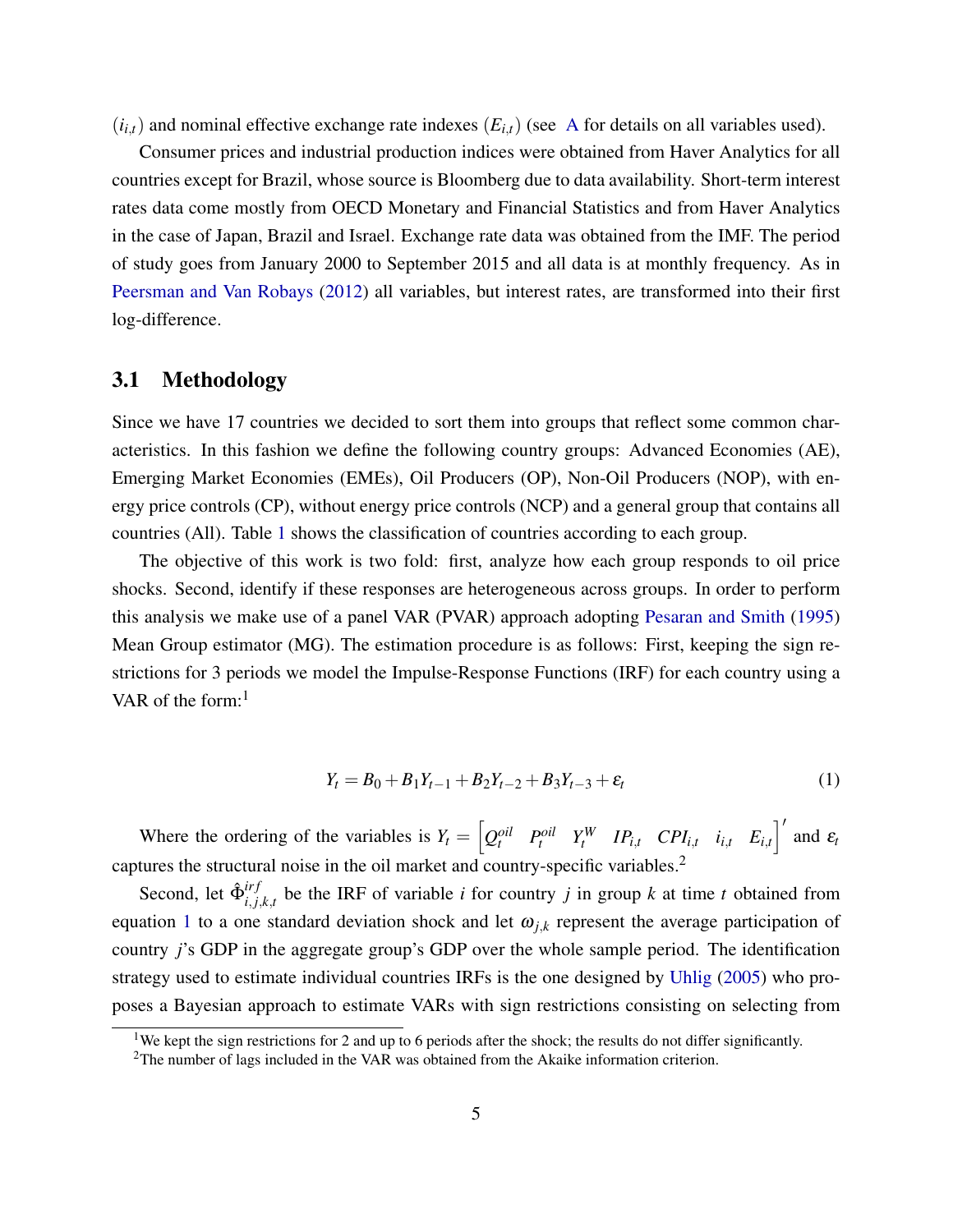a set of models the one that minimizes a penalty function that assigns less weight to the models that violate the restrictions and favors those which not only satisfy them, but also provide larger responses.<sup>3</sup> Then, variable *i*'s IRF for group *k* is given by:

$$
\bar{\Phi}^{irf}_{i,k,t} = \sum_{j=1}^{J} \omega_{j,k} \hat{\Phi}^{irf}_{i,j,k,t}
$$
\n(2)

Where  $\hat{\Phi}^{irf}_{i,j}$  $i_{i,j,k,t}$  is country *j*'s IRF and  $\omega_{j,k} = \frac{1}{T} \sum_{t=1}^{T}$ *GDPj*,*k*,*<sup>t</sup>*  $\sum_{j=1}^J GDP_{k,t}$ 

Note that  $\bar{\Phi}^{irf}_{i,k}$  $i_{i,k,t}$  is a weighted average in contrast to [Pesaran and Smith](#page-14-7) [\(1995\)](#page-14-7) that use a simple average. This is so, in order to better measure the aggregate response of each variable for each group. The 16th and 84th percentile error bands for the MG estimator are computed using the variance-covariance matrix given by (see [Pesaran and Smith](#page-14-7) [\(1995\)](#page-14-7)):

$$
\hat{\Gamma}_{i,k,t} = \frac{J}{J-1} \sum_{j=1}^{J} \left( \hat{\Phi}_{i,j,k,t}^{irf} - \bar{\Phi}_{i,k,t}^{irf} \right)' \left( \hat{\Phi}_{i,j,k,t}^{irf} - \bar{\Phi}_{i,k,t}^{irf} \right)
$$
(3)

[Kilian](#page-14-2) [\(2009\)](#page-14-2) identifies the primary supply and demand shocks responsible for real oil price fluctuations by decomposing them into three main sources: oil supply shock, demand shock resulting of changes in global economic activity, and oil-specific demand shock originated from market expectations about future oil supply. The model is identified via the sign restrictions shown in Table [2.](#page-15-1) Considering that an oil supply shock represents an exogenous disruption of the supply curve (generally caused by geopolitical turmoil), oil production decreases driving prices up, while global economic activity could either slow down or suffer not change. When the source of the shock is demand driven by global economic growth, oil production rises to keep up with higher demand, while prices tend to increase as supply adjusts at a slower pace than demand. Finally, a third source is an increase in the demand for oil mostly due to heightened concern regarding the availability of oil in the future. In this case, supply increases to satisfy unmet demand, but supply adjustment is slower, hence prices also increase. Global economic conditions in this scenario tend to not change or decrease.

Before estimating the model, we first validate the categorization proposed in Table [1](#page-15-0) via the following statistical analysis: (1) we compute the overall mean and standard deviation within

<sup>&</sup>lt;sup>3</sup>In the estimation we draw one thousand joint draws from a flat Normal Inverted-Wihsart posterior and a uniform distribution for the orthogonal impulse vector. For a detailed explanation of the estimation method see appendices A and B in [Uhlig](#page-14-8) [\(2005\)](#page-14-8).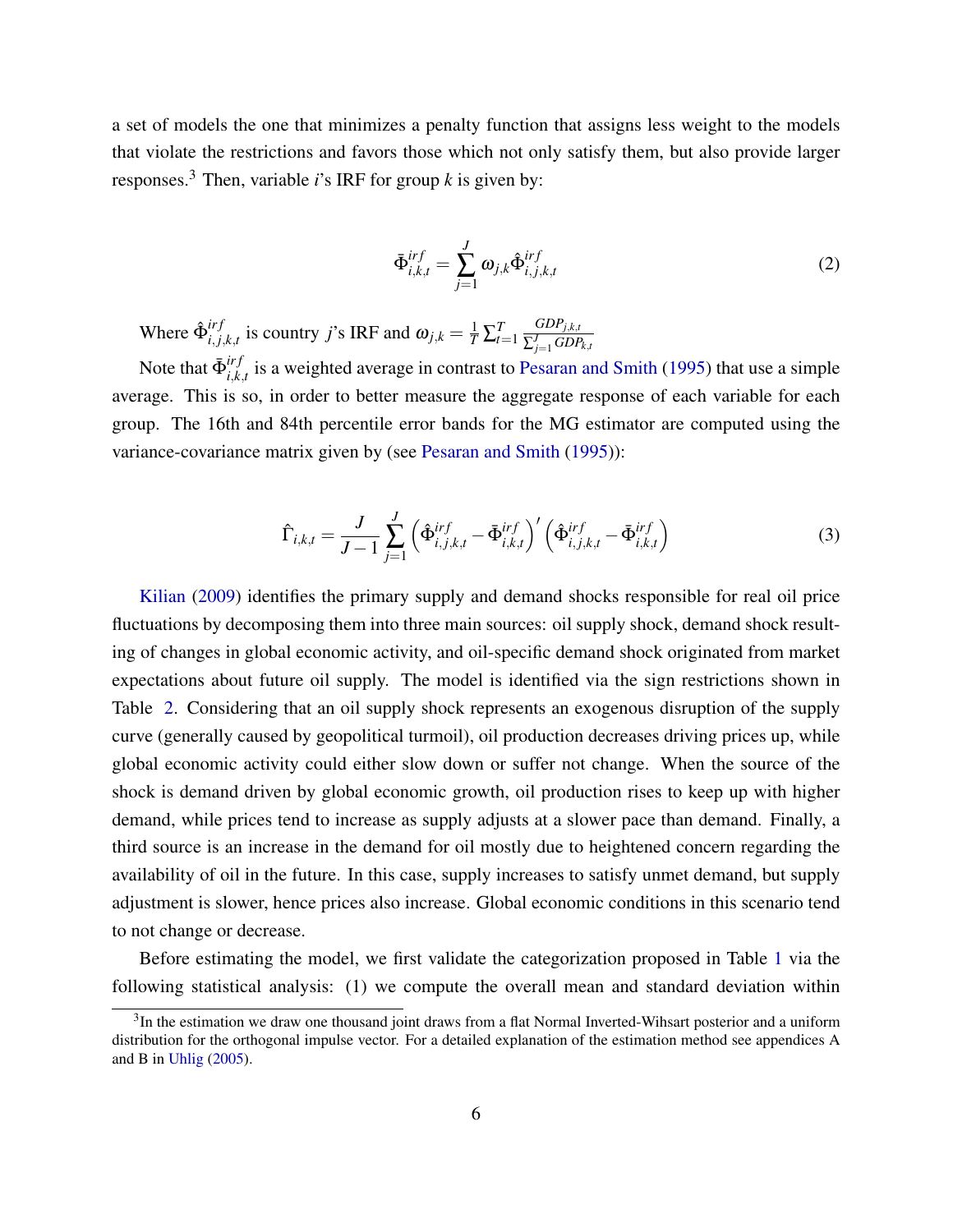group, for each variable analyzed. (2) Each IRF for every country is standardized with the mean and variance of each of the groups. (3) We find the maximum standardized value (within group) for each of the 12 IRFs, of every country. The latter is done to quantify how unlikely (or likely) the response of each country is with respect to the overall response of the group. (4) We add up the 12 values obtained from the IRFs of each country for every group. This exercise defines a metric or a test statistic. That is, small values provide statistical evidence that each country responses are in accordance with the average response of its corresponding group. (5) We report, in ascending order, the statistic described in the previous steps (see Table [3\)](#page-16-0). For instance, Brazil had its best fit with Oil Producer, next with Controlled Energy Prices, etc. Interestingly, all but one of the countries (UK) that are oil producers have a best fit with the group of oil producers. In general, most countries best three fits match with the classification in Table [1,](#page-15-0) except for some exceptions. Norway and Canada's second best fit is with the Emerging Economies group, while Chile's third best match is with the Non-Controlled Energy Prices Group and for the UK is Non-Oil Producer.

#### 4 Results

Before describing the results, it is important to assess how one expect each type of shock to affect macroeconomic variables. For instance, a raise in oil prices due to a negative supply shock would not have the same effect as an increase in oil prices due to improved economic conditions. Hence, to facilitate the comparison and interpretation of the results it would be convenient to keep in mind that supply and oil-specific demand shocks leading to higher oil prices could be thought of as having contractionary effects, especially for non-oil producer countries, whilst by definition a raise in oil prices resulting from an increase in economic activity should have expansionary impacts across all countries. For countries with controlled energy prices, price impacts may be stickier and respond in less magnitude to oil shocks compared to prices in non-controlled energy prices countries.

Following the above, Figures [1](#page-20-0) to [7](#page-26-0) show for each group and each macroeconomic variable, the average IRF (blue line) and the corresponding confidence intervals at the 10 percent of significance (dotted green lines). Also, individual IRFs for each country within the specific group are also shown (dotted red lines).

For advanced economies (Figure [1\)](#page-20-0), industrial activity responds negatively to an increase in oil prices derived from oil supply shocks and to oil-specific demand shocks, while it expands as a result of oil demand driven by economic activity shocks. Price responses to oil supply and oil-specific demand are faint compared to the ones observed when the shock is driven by global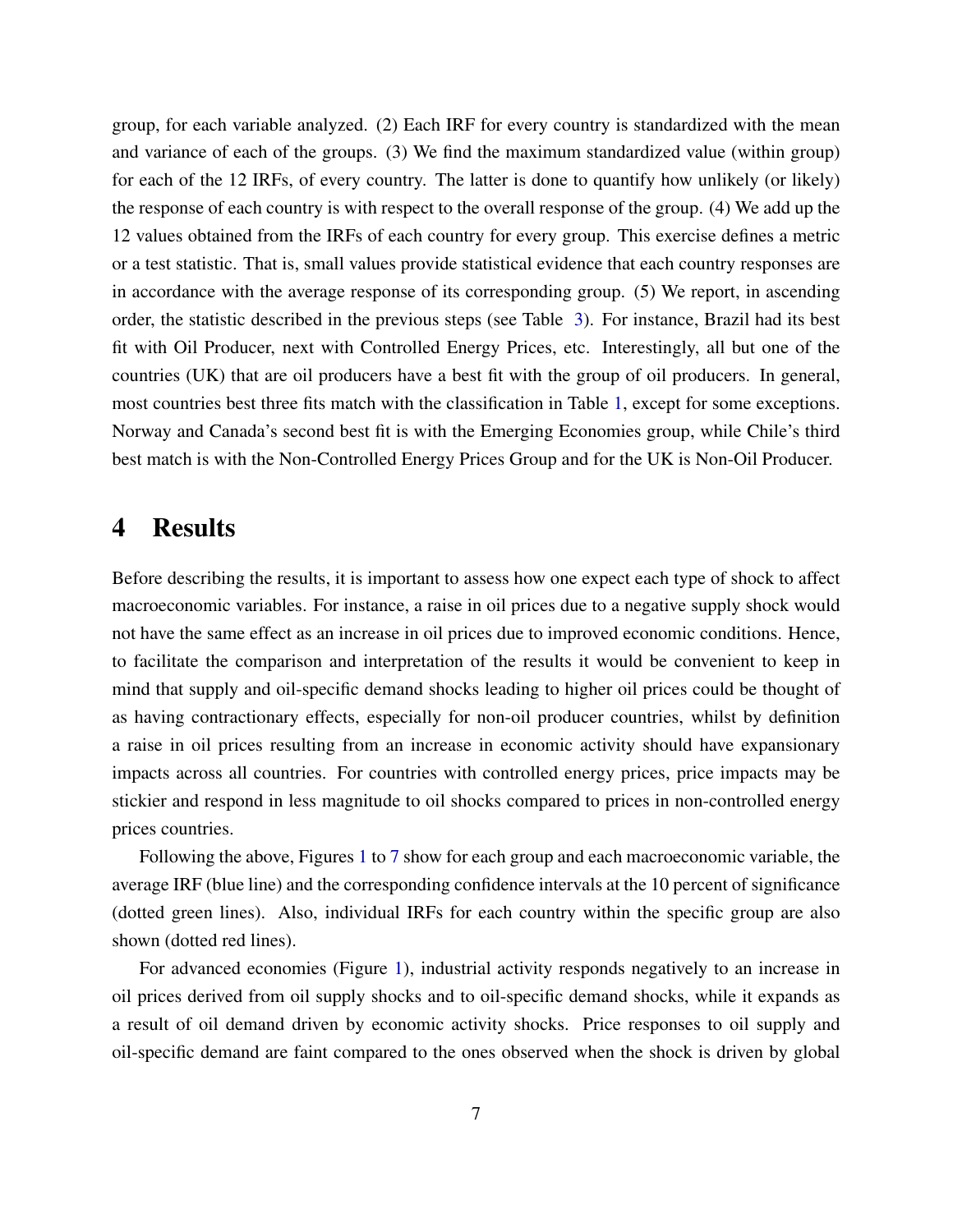economic activity. In contrast to the impacts of oil shocks on interest rates in the 80's and early 90's found by the literature [\(Barsky and Kilian](#page-12-1) [\(2002\)](#page-12-1), [Bernanke et al.](#page-12-2) [\(1997\)](#page-12-2)), our results show that interest rates tend to decrease as a result of oil supply and oil-specific demand shocks. Exchange rates in this group do not seem to experience statistically significant changes.

It may look counter-intuitive to see interest rates fall after an oil supply shock. However, as noticed, the impact of an oil price shock on inflation is rather faint. If we compare the response of inflation and interest rates after an oil supply shock and a world economic activity shock we see that the latest has a bigger effect on inflation than the former one. Hence, central banks react accordingly by rising interest rates. In turn, inflation is affected less by an oil supply shock but economic activity weakens. In such scenario, it is quite probable that by decreasing interest rates, countries signal their preference to bust economic activity over inflation control, which seems not highly affected by oil price shocks.

Compared to advanced economies, the impacts of oil shocks on industrial activity in emerging economies are less intense (Figure [2\)](#page-21-0); industrial activity barely decreases in the very short term as a result of an oil supply shock, and it falls for a shorter period after an oil-specific demand shock. The interest rate decreases momentarily immediately after an oil demand driven by economic activity shock occurs and tends to rise in the long term, also much later than in advanced economies and with less intensity. In contrast, exchange rates in emerging market economies are more responsive to oil shocks than in advanced economies and tend to appreciate. The impacts of oil-specific demand shocks on prices tend to be stronger when compared against those observed in advanced economies.

Interestingly, for most oil producing countries (Figure [3\)](#page-22-0), economic activity does not increase as a result of oil supply or specific demand shocks. The exception is Brazil, whose industrial activity increases as a result of an oil supply shock. Industrial activity increases for all oil producer countries after oil demand driven by economic activity shocks, similar to what non-oil producer countries experience. Most of the impacts are reflected via exchange rates, which tend to appreciate when an oil-specific demand or oil demand driven by economic activity shock occurs, mainly due to capital influx. Interest rates do not seem to change as a result of oil price shocks, possibly due to the fact that prices do not change, except for when oil prices are driven by oil specific-demand shocks.

For non-oil producers (Figure [4\)](#page-23-0), economic activity decreases when oil supply or oil-specific demand shocks hit and the impact is persistent over time. It starts recovering 10 months after the shock. The lasting of the effect may be related to the capacity of such economies to adjust to high oil import prices, i.e. the earlier industries adjust to higher oil prices, the least persistent are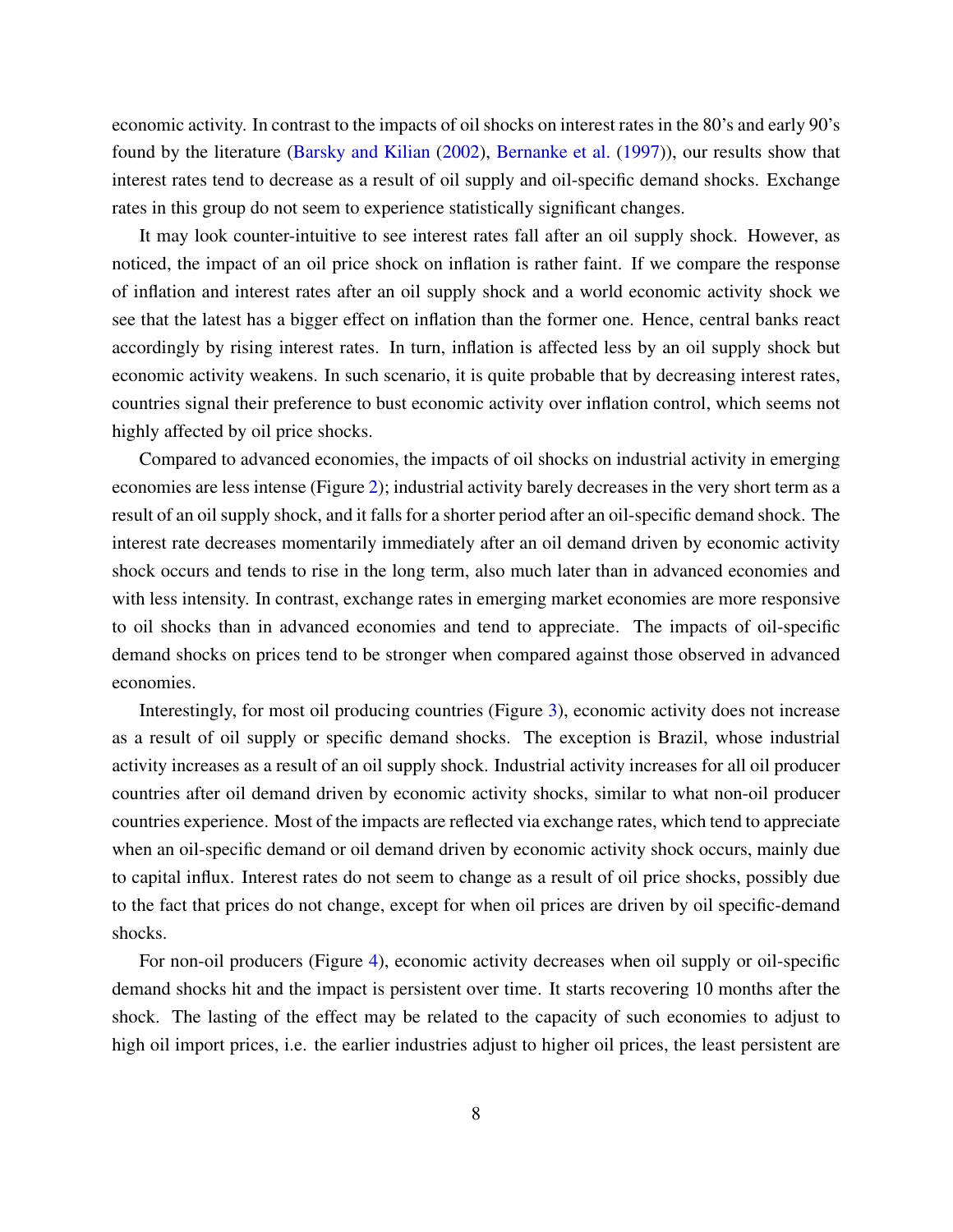the impacts of oil price shocks. When shocks are driven by economic activity, industrial activity, prices and interest rates tend to increase. Remarkably, interest rates do not tend to increase when shocks are supply or demand oil-specific. Oil shocks do not have statistically significant impacts on exchange rates for this group of countries.

When looking at the responses for the group of controlled energy prices (Figure [5\)](#page-24-0), we can observe that prices tend to increase more in countries with price controls than in countries with no controls (Figure [6\)](#page-25-0), particularly when oil shocks are demand specific, mainly reflecting that gasoline price controls do not seem to affect overall price behavior in the context of oil price shocks. This is more notorious given price responses of this group are similar to those of oil producer and emerging countries. Exchange rates in countries with energy price controls behave in a similar fashion than in oil producers: in general, they tend to appreciate possibly as a result of capital influx due to economic growth expectations in those countries. They do not change in the case of oil demand-specific shocks. One explanation for such non-response may be that, because oil demand-specific shocks are usually driven by future expectations of supply shortages, investors tend to be more cautious and capital movements are put to a halt.

In the aggregate (Figure [7\)](#page-26-0), oil shocks impacts are driven by advanced countries: economic activity tends to decrease as a result of oil-specific demand or supply shocks, while it increases as a result of an increase in global economic activity. Prices, interest rates and exchange rates do not seem to react to oil-specific demand or supply shocks. These results are similar to other findings in the literature that show that in recent decades oil shocks have rather moderate impacts in the global economy [\(Blanchard and Gali](#page-13-11) [\(2007\)](#page-13-11); [Segal](#page-14-9) [\(2011\)](#page-14-9)).

#### 4.1 Testing differences across groups

In this subsection we formally test if there are statistically significant differences in the IRFs across groups and time. In particular, we conduct mean differences of the IRFs at 5, 15 and 24 months, see Tables [4](#page-17-0) to [6.](#page-19-0) The first column in the tables show the reference group and the labels of the groups for which the reference IRFs are compared against. Coefficients are expressed in absolute values and statistically significant differences are denoted by asterisks.

The first thing to notice is that some groups respond in a homogeneous way to oil shocks: there seems to not be statistically significant differences between emerging (EME), controlled prices (CP) and oil producers (OP). Also, advanced (AE), non-controlled prices (NCP) and non-oil producers (NOP) countries tend to behave in a similar way.

Hence, most of the differences that we observe in Tables [4](#page-17-0) to [6](#page-19-0) emerge from the differences between these two main broad groups: EME, CP and OP vs. AE, NCP and NOP. By variables,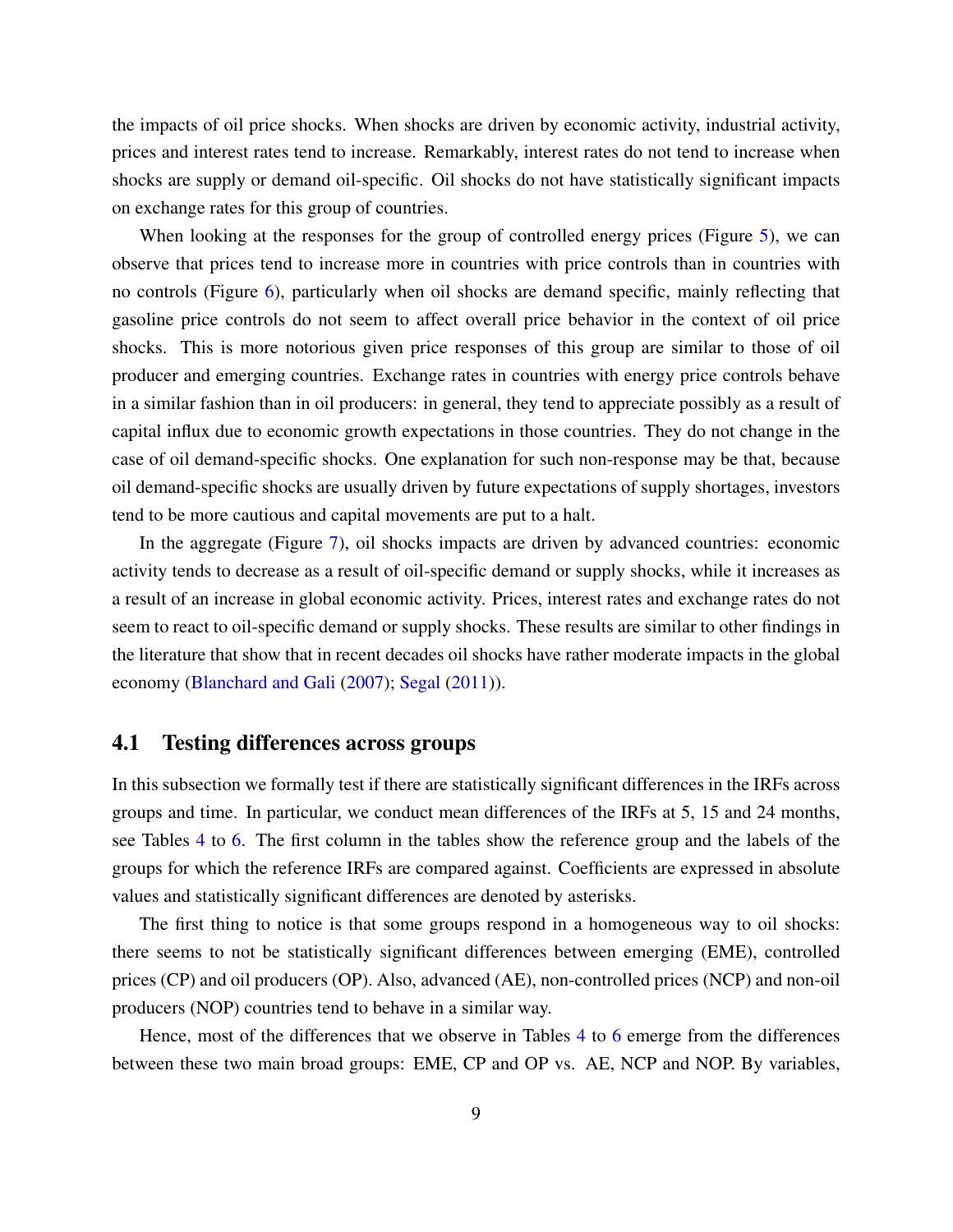differences in the impacts on prices and interest rates arise mainly from oil-specific demand shocks across those two main groups and they tend to be persistent over time. Differences in the response of exchange rates arise mainly from oil supply or oil demand driven by economic activity shocks; while those observed for industrial activity originate mostly exclusively from oil supply shocks. Remarkably: 1) impacts of oil shocks on industrial activity are not statistically different between emerging and advanced countries and 2) most differences across groups in terms of the impacts of oil shocks on industrial activity tend to disappear over time, even across groups of countries that have traditionally been reported as reacting differently to oil shocks, such as OP and NOP.

While formally testing why there are rather small differences in the way oil and non-oil producer countries react to oil supply shocks is beyond the scope of this paper, we advance some hypotheses that may help to shed light on the possible causes of this finding. One of the hypothesis is that exports excluding oil, have increased for both oil and non-oil producers in recent decades. Figure [8](#page-27-0) shows the evolution of exports excluding oil for both oil and non-oil producers since 1996 as percentage of GDP. Since 2000s those exports have increased for both groups of countries, although the rate of growth in oil producers has been slower than in non-oil producers. Figure [9](#page-27-1) shows oil exports as percentage of GDP. Oil exports have sharply decreased since 2014 due to the oil price collapse and they are nearly 4 times lower than other exports for oil producer countries. Related to this point, trade openness may also be playing a role in explaining why oil supply shocks do not seem to have a positive impact on industrial activity. Figure [10](#page-28-0) shows the evolution of trade openness measured as the sum of imports and exports to GDP for oil producer countries. Interestingly, Brazil, the least open economy from the countries in the OP group, is also the the only country within such group that reacts positively to oil supply shocks. Finally, the energy intensity of analyzed economies has been decreasing over time. Figure [11](#page-28-1) shows the evolution of energy intensities since 2000. Not only energy intensity has constantly decreased in the analyzed period but some of the largest decreases occurred in the mid 2000s.

#### 5 Conclusions and Policy Implications

This study shows that since 2000s the way countries react to oil shocks is less differentiated than previously found. The literature has emphasized that oil producer countries tend to benefit from oil shocks compared to non-oil producers. Our work shows that in recent decades oil shocks seem not to boost economic activity in oil producer countries as used to be the case in decades before 2000s. We document that most of the differences on how countries react to oil shocks arise from the source of the oil shock, rather than from country differences. These new findings may be explained by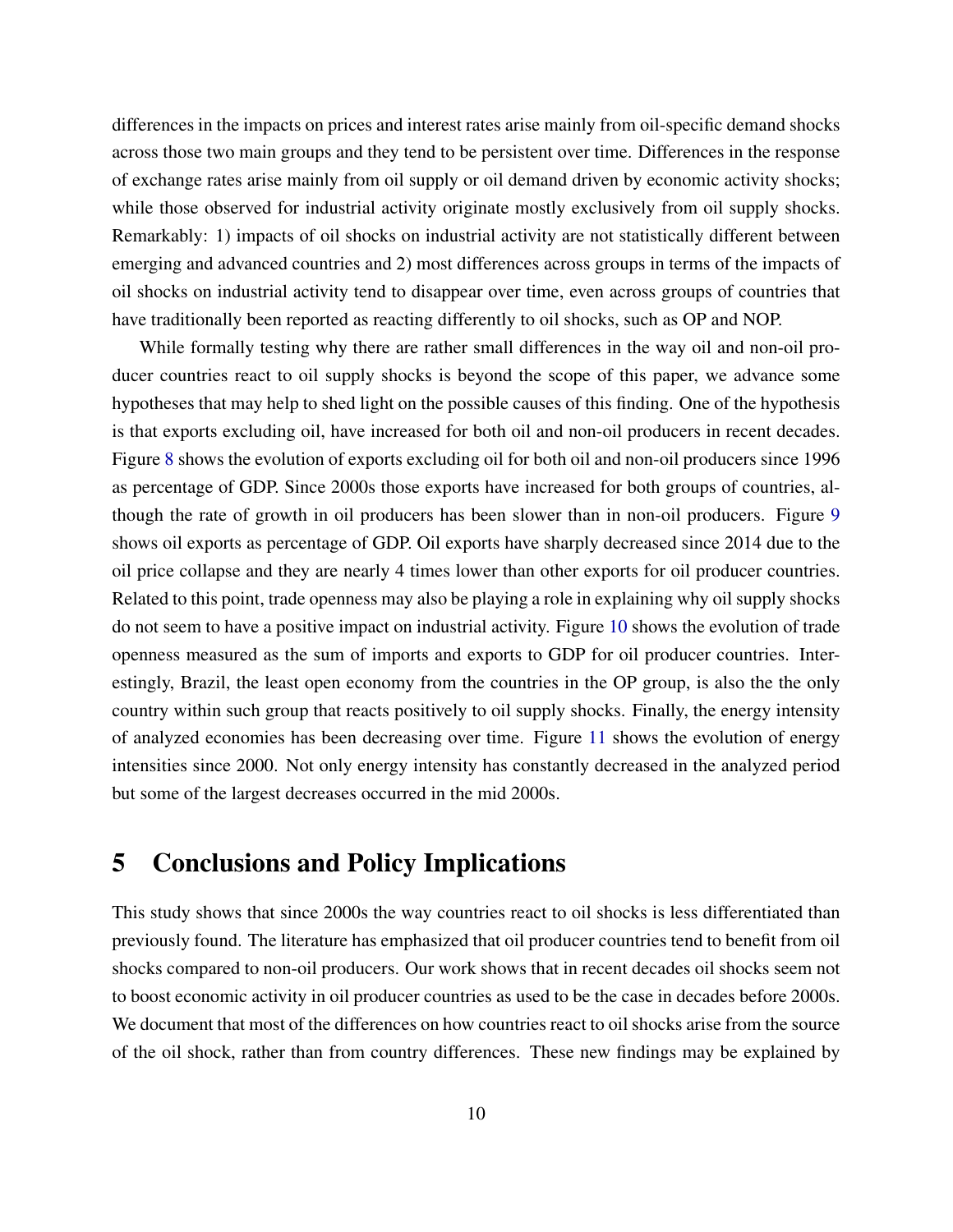the recent developments in global markets. First, countries are more integrated and even for oil export economies, exports excluding oil have grown at a constant pace, while oil exports have decreased in recent years. Second, worldwide energy consumption ratios to GDP have also been constantly falling since 2000. These two facts coupled with the findings of the paper highlight the need of conducting research on how oil exporting economies are transforming and adapting to new oil market conditions.

Considering our results suggest that the differences in the impacts of oil prices are mainly due to the source of the oil price shocks, it becomes more relevant for policymakers to identify the source of the shock. Also, opening up to trade may make oil producers less vulnerable to oil price fluctuations, consequently, it may also downplay the potential gains from oil price increases. Our findings are relevant in the current context, considering oil prices may remain low in the medium term and that even if these begin to increase, the benefits may not be as high as they were in the years previous to the 2000s. In addition, the emergence of the U.S. as an important oil producer in the last couple of years may also bring about significant changes in the dynamics of the oil market reducing gains from future increases in oil prices for all participants due to higher competition. This new environment will deliver important challenges for policymakers, particularly for those in oil producers countries. Strengthening trade openness and export diversification may be sound strategies to cope with such challenges.

## References

- <span id="page-12-4"></span>Aastveit, K. A., Bjørnland, H. C., Thorsrud, L. A., 2015. What Drives Oil Prices? Emerging Versus Developed Economies. Journal of Applied Econometrics 30 (7), 1013–1028. URL <http://dx.doi.org/10.1002/jae.2406>
- <span id="page-12-0"></span>Abeysinghe, T., 2001. Estimation of direct and indirect impact of oil price on growth. Economics Letters 73 (2), 147 – 153. URL <http://www.sciencedirect.com/science/article/pii/S0165176501004761>
- <span id="page-12-1"></span>Barsky, R., Kilian, L., 2002. Do We Really Know that Oil Caused the Great Stagflation? A Monetary Alternative. NBER Macroeconomics Annual 2001.
- <span id="page-12-3"></span>Barsky, R., Kilian, L., 2004. Oil and the macroeconomy since the 1970s. Journal of Economic Perspectives (18), 115–134.
- <span id="page-12-2"></span>Bernanke, B., Gertler, M., Watson, M., 1997. Systematic Monetary Policy and the Effects of Oil Shocks. Brookings Papers on Economic Activity (1997-1).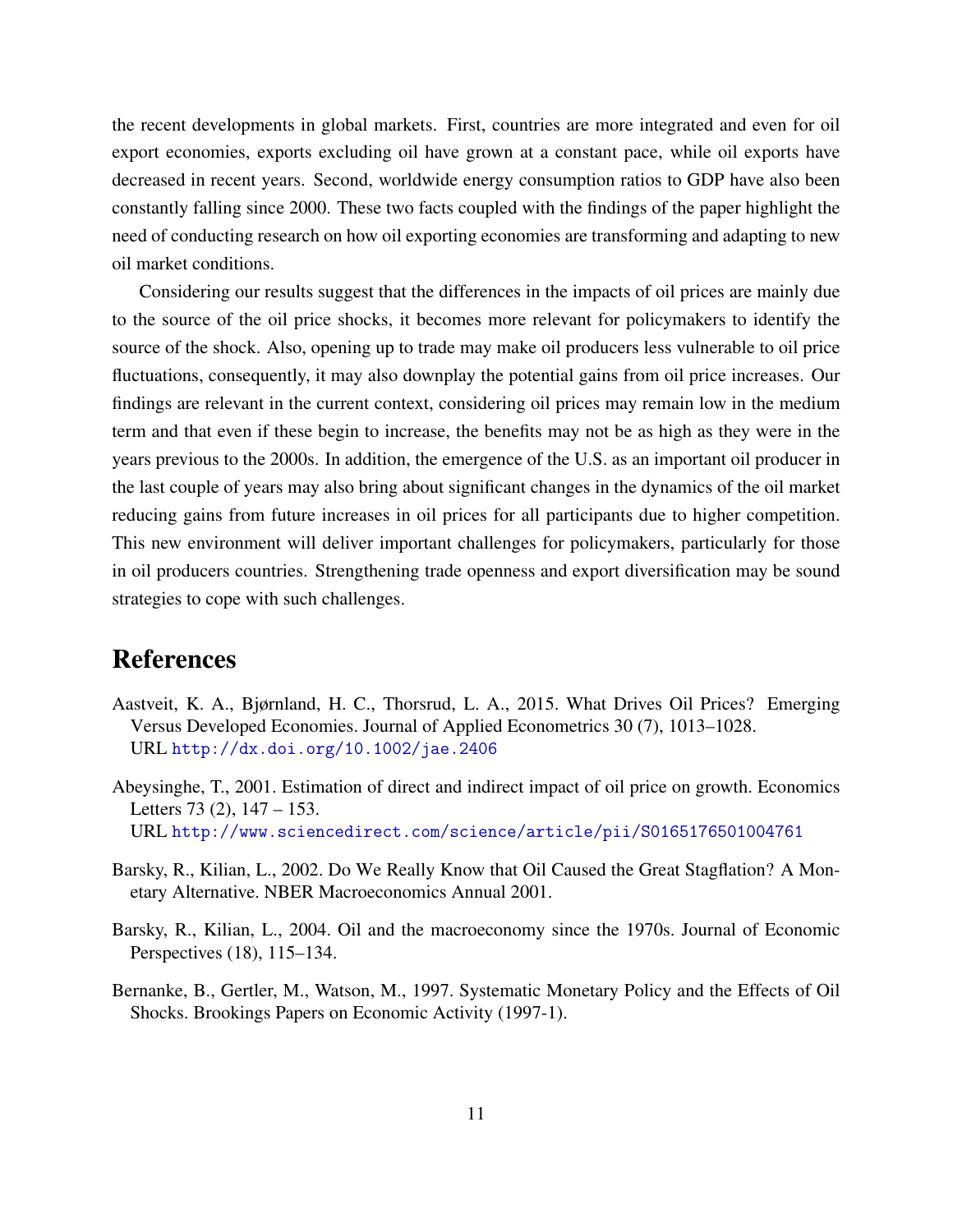- <span id="page-13-11"></span>Blanchard, O. J., Gali, J., September 2007. The Macroeconomic Effects of Oil Shocks: Why are the 2000s so different from the 1970s? (13368). URL <http://www.nber.org/papers/w13368>
- <span id="page-13-1"></span>Cologni, A., Manera, M., May 2008. Oil prices, inflation and interest rates in a structural cointegrated VAR model for the G-7 countries. Energy Economics 30 (3), 856–888. URL <https://ideas.repec.org/a/eee/eneeco/v30y2008i3p856-888.html>
- <span id="page-13-4"></span>Cuñado, J., Jo, S., Pérez de Gracia, F., 2015. Macroeconomic impacts of oil price shocks in asian economies. Energy Policy 86 (C), 867–879. URL [http://EconPapers.repec.org/RePEc:eee:enepol:v:86:y:2015:i:c:p:](http://EconPapers.repec.org/RePEc:eee:enepol:v:86:y:2015:i:c:p:867-879) [867-879](http://EconPapers.repec.org/RePEc:eee:enepol:v:86:y:2015:i:c:p:867-879)
- <span id="page-13-3"></span>Cuñado, J., Pérez de Gracia, F., 2005. Oil prices, economic activity and inflation: evidence for some Asian countries. The Quarterly Review of Economics and Finance 45 (1), 65–83. URL <http://EconPapers.repec.org/RePEc:eee:quaeco:v:45:y:2005:i:1:p:65-83>
- <span id="page-13-5"></span>Hamilton, J. D., April 1983. Oil and the Macroeconomy since World War II. Journal of Political Economy 91 (2), 228–248. URL <https://ideas.repec.org/a/ucp/jpolec/v91y1983i2p228-48.html>
- <span id="page-13-7"></span>Hamilton, J. D., October 1996. This is what happened to the oil price-macroeconomy relationship. Journal of Monetary Economics 38 (2), 215–220. URL <https://ideas.repec.org/a/eee/moneco/v38y1996i2p215-220.html>
- <span id="page-13-8"></span>Hamilton, J. D., 2003. What Is an Oil Shock? Journal of Econometrics 113 (2), 363–398.
- <span id="page-13-0"></span>Hamilton, J. D., 2008. oil and the macroeconomy. In: Durlauf, S. N., Blume, L. E. (Eds.), The New Palgrave Dictionary of Economics. Palgrave Macmillan, Basingstoke.
- <span id="page-13-9"></span>Hamilton, J. D., Herrera, A. M., 2004. Comment: Oil Shocks and Aggregate Macroeconomic Behavior: The Role of Monetary Policy. Journal of Money, Credit, and Banking 36 (2), 265– 286.
- <span id="page-13-10"></span>Herrera, A. M., Lagalo, L. G., Wada, T., 2015. Asymmetries in the response of economic activity to oil price increases and decreases? Journal of International Money and Finance 50, 108 – 133. URL <http://www.sciencedirect.com/science/article/pii/S0261560614001399>
- <span id="page-13-6"></span>Hooker, M. A., October 1996. What happened to the oil price-macroeconomy relationship? Journal of Monetary Economics 38 (2), 195–213. URL <https://ideas.repec.org/a/eee/moneco/v38y1996i2p195-213.html>
- <span id="page-13-2"></span>Kilian, L., 2008a. A Comparison of the Effects of Exogenous Oil Supply Shocks on Output and Inflation in the G7 Countries. Journal of the European Economic Association 6 (1), 78–121. URL <http://EconPapers.repec.org/RePEc:tpr:jeurec:v:6:y:2008:i:1:p:78-121>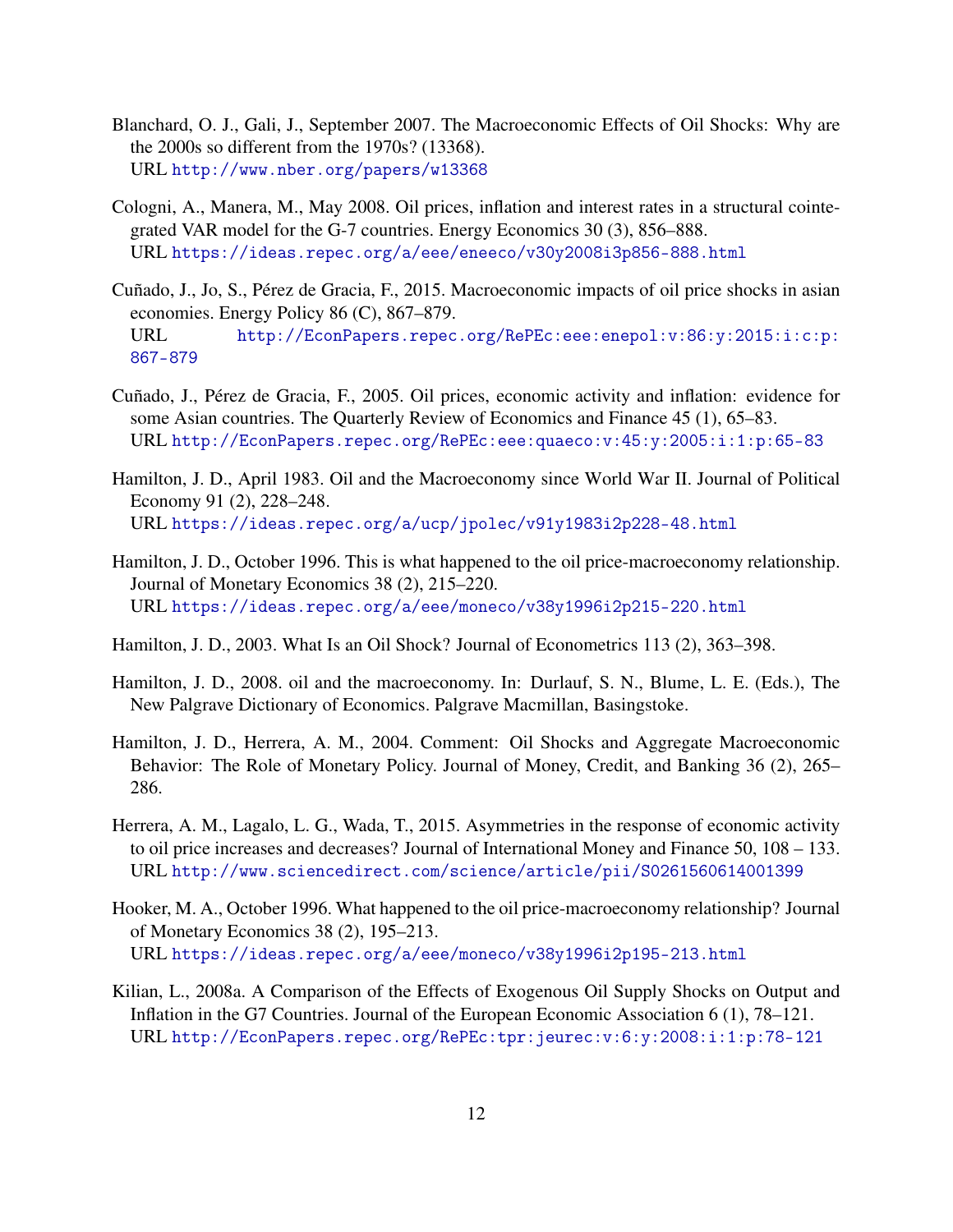- <span id="page-14-0"></span>Kilian, L., 2008b. The Economic Effects of Energy Price Shocks. Journal of Economic Literature 46 (4), 871–909.
- <span id="page-14-2"></span>Kilian, L., June 2009. Not All Oil Price Shocks Are Alike: Disentangling Demand and Supply shocks in the crude oil market. American Economic Review 99 (3), 1053–69.
- <span id="page-14-6"></span>Kilian, L., Rebucci, A., Spatafora, N., 2009. Oil shocks and external balances. Journal of International Economics 77 (2), 181–194.
- <span id="page-14-5"></span>Kilian, L., Vigfusson, R., 2011. Are the responses of the U.S. economy asymmetric in energy price increases and decreases? Quantitative Economics 2 (3), 419–453. URL <http://EconPapers.repec.org/RePEc:ecm:quante:v:2:y:2011:i:3:p:419-453>
- <span id="page-14-4"></span>Lee, K., Ni, S., Ratti, R. A., 1995. Oil shoks and the macroeconomy: the role of price variability. Energy Journal 16, 39–56.
- <span id="page-14-3"></span>Mork, K. A., 1989. Oil and the macroeconomy when prices go up and down: An extension of hamilton's results. Journal of Political Economy 91, 740–744.
- <span id="page-14-1"></span>Peersman, G., Van Robays, I., 2012. Cross-country differences in the effects of oil shocks. Energy Economics 34 (5), 1532–1547. URL [http://EconPapers.repec.org/RePEc:eee:eneeco:v:34:y:2012:i:5:p:](http://EconPapers.repec.org/RePEc:eee:eneeco:v:34:y:2012:i:5:p:1532-1547) [1532-1547](http://EconPapers.repec.org/RePEc:eee:eneeco:v:34:y:2012:i:5:p:1532-1547)
- <span id="page-14-7"></span>Pesaran, M. H., Smith, R., July 1995. Estimating long-run relationships from dynamic heterogeneous panels. Journal of Econometrics 68 (1), 79–113.
- <span id="page-14-9"></span>Segal, P., 2011. Oil price shocks and the macroeconomy. Oxford Review of Economic Policy 27 (1), 169–185. URL <http://oxrep.oxfordjournals.org/content/27/1/169.abstract>
- <span id="page-14-8"></span>Uhlig, H., March 2005. What are the effects of monetary policy on output? Results from an agnostic identification procedure. Journal of Monetary Economics 52 (2), 381–419. URL <https://ideas.repec.org/a/eee/moneco/v52y2005i2p381-419.html>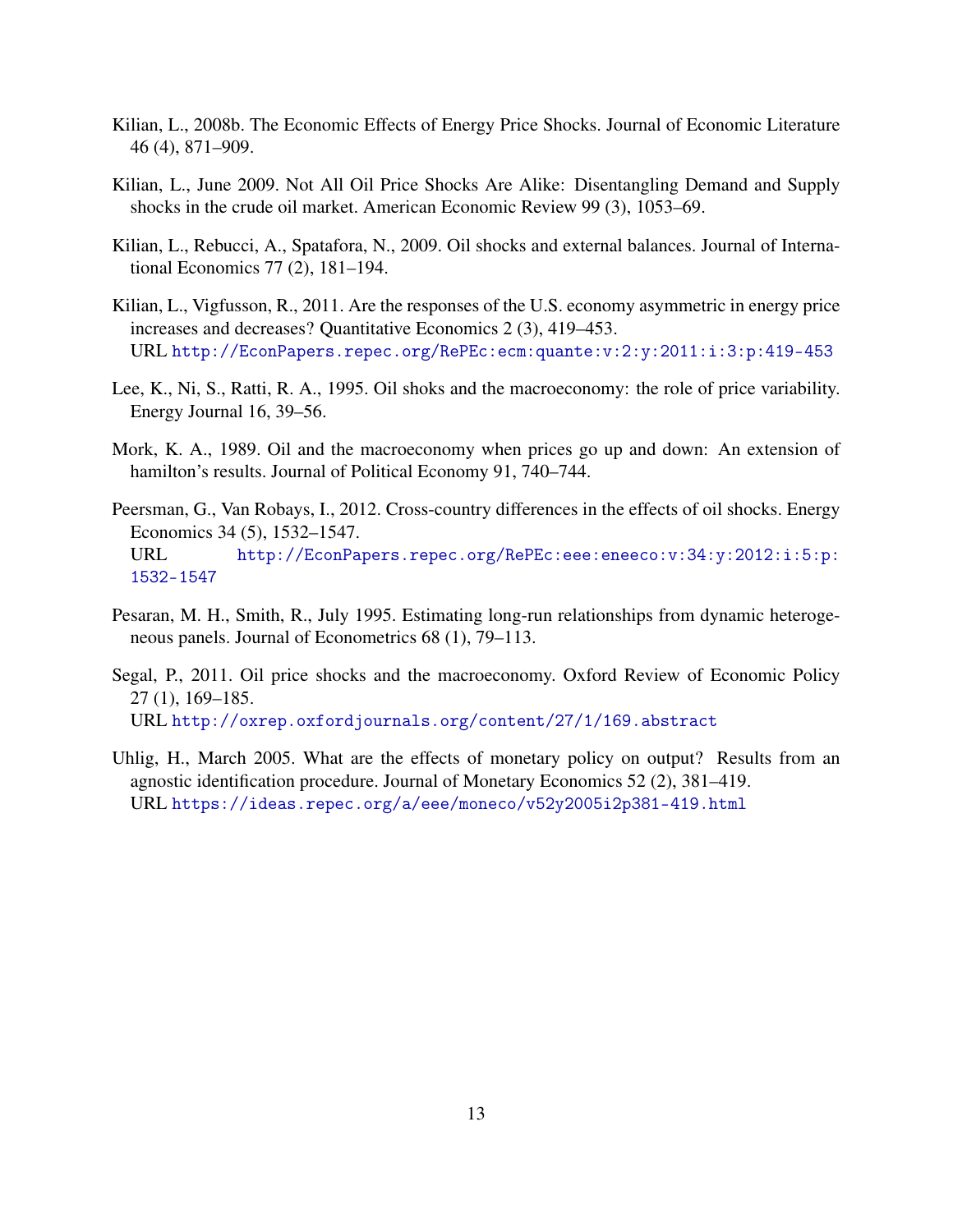# 6 Tables and Figures

<span id="page-15-0"></span>

| Groups              | <b>Countries Included</b>                                          |
|---------------------|--------------------------------------------------------------------|
| 1. All              | Canada, France, Germany, Italy, Japan, Norway, Spain, UK, US,      |
|                     | Brazil, Chile, Czech Rep., Ireland, Israel, Mexico, Poland, Russia |
| 2. AE               | Canada, France, Germany, Italy, Japan, Norway, Spain, UK, US       |
| 3. EME <sub>s</sub> | Brazil, Chile, Czech Rep., Ireland, Israel, Mexico, Poland, Russia |
| 4. OP               | Brazil, Canada, Mexico, Norway, Russia                             |
| 5. NOP              | Chile, Czech Rep., France, Germany, Ire-                           |
|                     | land, Israel, Italy, Japan, Poland, Spain, UK, US                  |
| 6. CP               | Brazil, Chile, Mexico, Russia                                      |
| 7. NCP              | Canada, Czech Rep., France, Germany, Ireland, Is-                  |
|                     | rael, Italy, Japan, Norway, Poland, Spain, UK, US                  |

Table 1: Country Grouping According to Economic and Oil Market Characteristics

|  | Table 2: Sign Restrictions of Structural Shocks |  |  |
|--|-------------------------------------------------|--|--|
|  |                                                 |  |  |

<span id="page-15-1"></span>

| <b>Structural Shocks</b>               | $\mathcal{Q}_t^{o u}$ | $P^{oil}_{\epsilon}$ |     |
|----------------------------------------|-----------------------|----------------------|-----|
| Oil Supply                             | < 0                   | > 0                  | < 0 |
| Oil Demand Driven by Economic Activity | > 0                   | > 0                  | > 0 |
| oil-specific Demand                    | > 0                   | > 0                  | < 0 |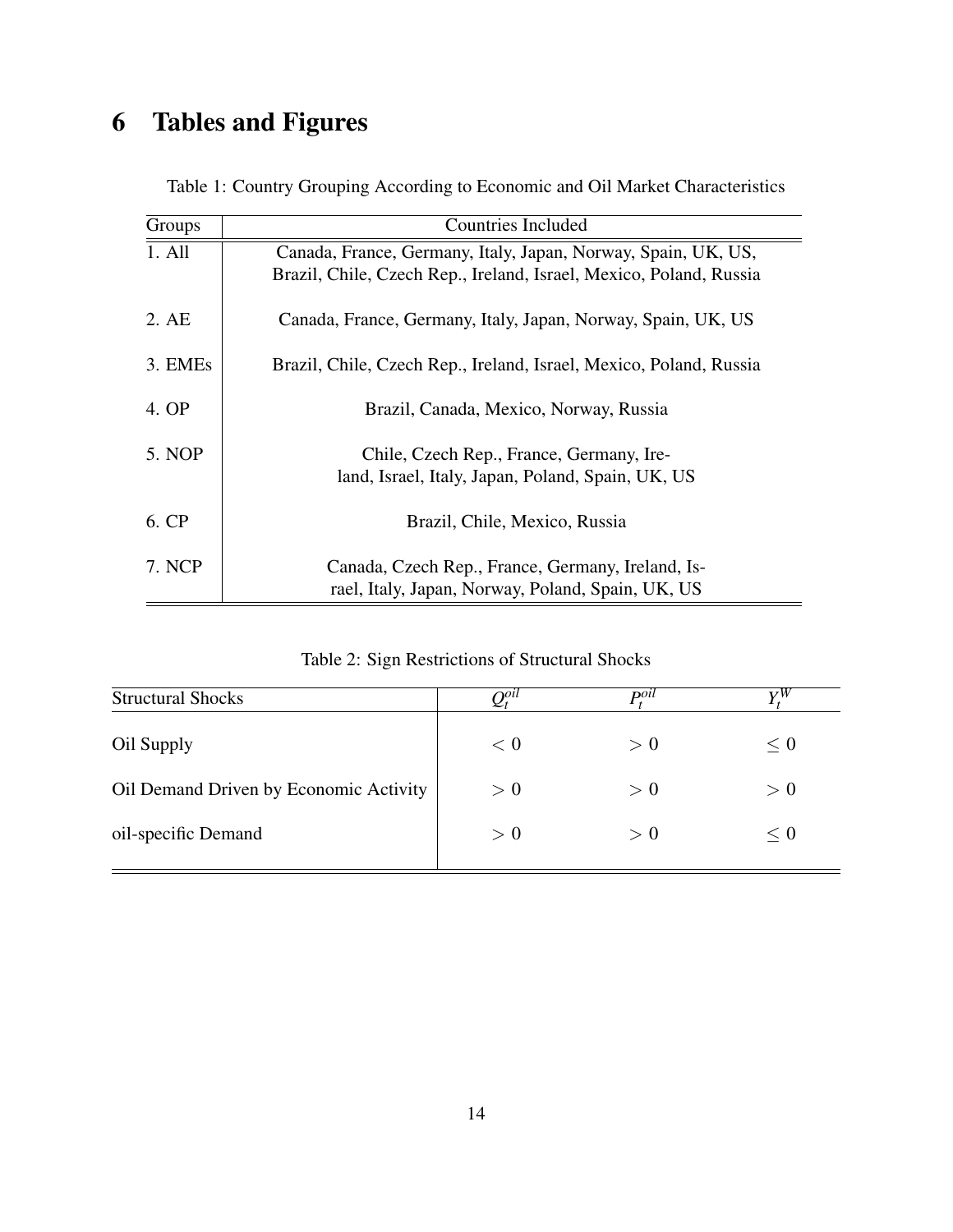<span id="page-16-0"></span>

| Countries      | Group 1     | Group 2     | Group 3     | Group 4     | Group 5    | Group 6 |
|----------------|-------------|-------------|-------------|-------------|------------|---------|
| <b>Brazil</b>  | Pr          | CP          | <b>EMEs</b> | Adv         | <b>NCP</b> | Non-Pr  |
| Canada         | Pr          | <b>EMEs</b> | <b>NCP</b>  | Adv         | Non-Pr     | CP      |
| Chile          | CP          | <b>EMEs</b> | <b>NCP</b>  | Adv         | Non-Pr     | Pr      |
| Czech Republic | <b>EMEs</b> | <b>NCP</b>  | Non-Pr      | Adv         | CP         | Pr      |
| France         | Adv         | <b>NCP</b>  | Non-Pr      | <b>EMEs</b> | Pr         | CP      |
| Germany        | Adv         | <b>NCP</b>  | Non-Pr      | <b>EMEs</b> | Pr         | CP      |
| Ireland        | <b>NCP</b>  | <b>EMEs</b> | Non-Pr      | Adv         | Pr         | Non-Pr  |
| Israel         | <b>NCP</b>  | Non-Pr      | <b>EMEs</b> | Adv         | Pr         | CP      |
| Italy          | Adv         | Non-Pr      | <b>NCP</b>  | <b>EMEs</b> | Pr         | CP      |
| Japan          | Adv         | <b>NCP</b>  | Non-Pr      | <b>EMEs</b> | Pr         | CP      |
| Mexico         | Pr          | CP          | <b>EMEs</b> | <b>NCP</b>  | Adv        | Non-Pr  |
| Norway         | Pr          | <b>EMEs</b> | Adv         | <b>NCP</b>  | CP         | Non-Pr  |
| Poland         | <b>NCP</b>  | <b>EMEs</b> | Non-Pr      | Adv         | Pr         | CP      |
| Russia         | <b>EMEs</b> | CP          | Pr          | <b>NCP</b>  | Adv        | Non-Pr  |
| Spain          | Adv         | <b>NCP</b>  | Non-Pr      | <b>EMEs</b> | Pr         | CP      |
| <b>UK</b>      | <b>NCP</b>  | Adv         | Non-Pr      | <b>EMEs</b> | Pr         | CP      |
| <b>US</b>      | Adv         | <b>NCP</b>  | Non-Pr      | <b>EMEs</b> | Pr         | CP      |

Table 3: Best Fit of Country Per Group

Adv = Advanced economies; EMEs = Emerging market economies; Pr = Producers; Non-Pr = Non-producers; CP = Controlled energy prices; NCP = Non-controlled energy prices.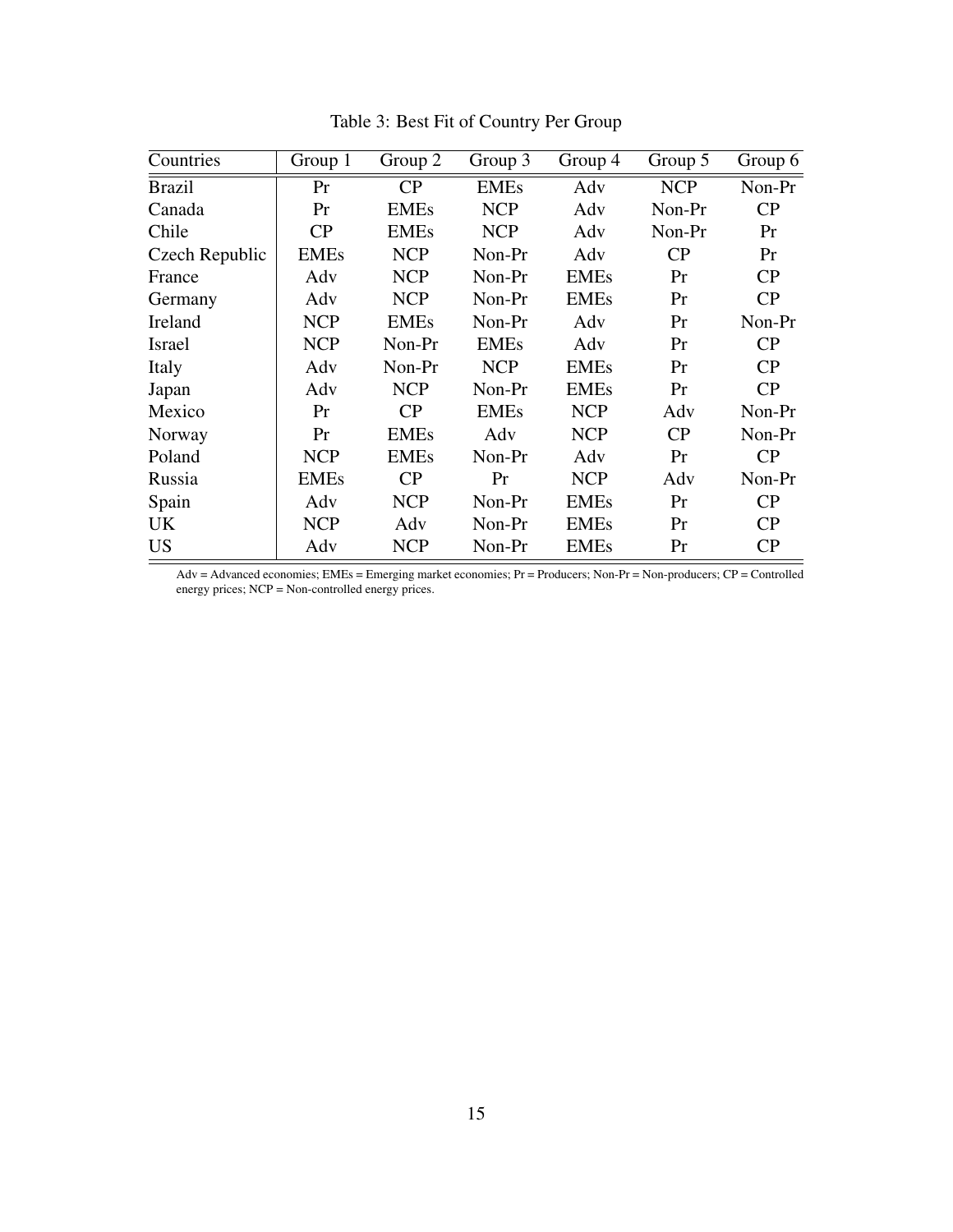|                   |               | <b>Industrial Activity</b> |                                   |               | Prices                    |                                   |               | <b>Interest Rate</b>      |                                   |               | <b>Exchange Rate</b>      |                                   |
|-------------------|---------------|----------------------------|-----------------------------------|---------------|---------------------------|-----------------------------------|---------------|---------------------------|-----------------------------------|---------------|---------------------------|-----------------------------------|
| $Reference = All$ | Oil<br>Supply | Oil<br>Specific<br>Demand  | Oil<br>Demand<br>by<br>Econ. Act. | Oil<br>Supply | Oil<br>Specific<br>Demand | Oil<br>Demand<br>by<br>Econ. Act. | Oil<br>Supply | Oil<br>Specific<br>Demand | Oil<br>Demand<br>by<br>Econ. Act. | Oil<br>Supply | Oil<br>Specific<br>Demand | Oil<br>Demand<br>by<br>Econ. Act. |
| AE                | 0.351         | 1.400                      | 0.584                             | 0.512         | $2.254**$                 | 1.496                             | 1.042         | $2.164**$                 | 0.869                             | $3.076***$    | 0.799                     | $2.975**$                         |
| <b>EME</b>        | 1.232         | 0.361                      | 0.169                             | 0.387         | 2.387**                   | 0.966                             | 0.525         | $2.810**$                 | 1.289                             | $2.256**$     | 1.039                     | 2.831**                           |
| <b>OP</b>         | 2.411**       | 0.832                      | 0.322                             | 0.955         | $2.128**$                 | 0.728                             | 0.547         | 1.678                     | 0.997                             | 1.222         | 0.374                     | $4.350***$                        |
| <b>NOP</b>        | 0.509         | 1.643                      | 0.718                             | 0.437         | $2.278**$                 | 1.615                             | 1.152         | $2.120**$                 | 0.897                             | 3.192***      | 0.774                     | $3.704***$                        |
| CP                | $2.271**$     | 0.044                      | 0.209                             | 0.700         | 3.265***                  | 1.159                             | 0.449         | $2.531**$                 | 1.273                             | $2.201**$     | 0.622                     | 4.368***                          |
| <b>NCP</b>        | 0.430         | 1.373                      | 0.645                             | 0.488         | $2.162**$                 | 1.627                             | 1.032         | $2.022**$                 | 0.886                             | $3.128***$    | 0.790                     | $3.224***$                        |
| $Reference = AE$  |               |                            |                                   |               |                           |                                   |               |                           |                                   |               |                           |                                   |
| <b>EME</b>        | 1.303         | 1.887*                     | 0.431                             | 0.004         | $4.395***$                | $2.008**$                         | 0.949         | $5.076***$                | 1.778*                            | $4.593***$    | 1.566                     | 5.366***                          |
| <b>OP</b>         | 2.118**       | $2.135**$                  | 0.790                             | 0.564         | $4.101***$                | 1.655                             | 0.907         | $3.224***$                | 1.379                             | $2.859**$     | 0.883                     | $6.704***$                        |
| <b>NOP</b>        | 0.101         | 0.150                      | 0.061                             | 0.099         | 0.085                     | 0.017                             | 0.192         | 0.061                     | 0.064                             | 0.028         | 0.067                     | 0.181                             |
| CP                | $2.065**$     | 1.502                      | 0.309                             | 0.394         | 5.647***                  | $1.962**$                         | 0.707         | $4.186***$                | 1.579                             | 3.925***      | 1.031                     | $6.716***$                        |
| <b>NCP</b>        | 0.026         | 0.107                      | 0.015                             | 0.061         | 0.128                     | 0.010                             | 0.064         | 0.208                     | 0.022                             | 0.122         | 0.077                     | 0.080                             |
| $Reference = EME$ |               |                            |                                   |               |                           |                                   |               |                           |                                   |               |                           |                                   |
| <b>OP</b>         | 0.905         | 0.543                      | 0.453                             | 0.450         | 0.228                     | 0.104                             | 0.074         | 0.572                     | 0.091                             | 0.414         | 0.463                     | 1.109                             |
| <b>NOP</b>        | 1.550         | 2.200**                    | 0.542                             | 0.076         | $4.406***$                | 2.085**                           | 0.984         | 5.038***                  | 1.790*                            | 4.679***      | 1.563                     | $6.603***$                        |
| CP                | 0.890         | 0.443                      | 0.072                             | 0.341         | 0.620                     | 0.368                             | 0.095         | 0.204                     | 0.321                             | 0.418         | 0.104                     | 1.143                             |
| <b>NCP</b>        | 1.503         | 1.889*                     | 0.466                             | 0.047         | 4.322***                  | $2.090**$                         | 0.941         | 4.956***                  | 1.785*                            | $4.634***$    | 1.582                     | 5.940***                          |
| $Reference = OP$  |               |                            |                                   |               |                           |                                   |               |                           |                                   |               |                           |                                   |
| <b>NOP</b>        | $2.512**$     | $2.379**$                  | 0.920                             | 0.655         | $4.114***$                | $1.707*$                          | 0.936         | $3.197***$                | 1.388                             | $2.880**$     | 0.859                     | $8.614***$                        |
| CP                | 0.065         | 0.928                      | 0.448                             | 0.030         | 0.859                     | 0.435                             | 0.033         | 0.686                     | 0.377                             | 0.718         | 0.273                     | 0.053                             |
| <b>NCP</b>        | $2.503**$     | $2.131**$                  | 0.858                             | 0.635         | $4.030***$                | 1.705*                            | 0.899         | $3.134***$                | 1.384                             | 2.844 **      | 0.864                     | $7.664***$                        |
| $Reference = NOP$ |               |                            |                                   |               |                           |                                   |               |                           |                                   |               |                           |                                   |
| CP                | 2.420**       | 1.800*                     | 0.390                             | 0.456         | 5.650***                  | 2.008**                           | 0.728         | 4.157***                  | 1.586                             | 3.961***      | 1.010                     | $8.616***$                        |
| <b>NCP</b>        | 0.084         | 0.282                      | 0.084                             | 0.044         | 0.206                     | 0.030                             | 0.286         | 0.146                     | 0.046                             | 0.101         | 0.009                     | 0.293                             |
| $Reference = CP$  |               |                            |                                   |               |                           |                                   |               |                           |                                   |               |                           |                                   |
| <b>NCP</b>        | 2.403**       | 1.486                      | 0.322                             | 0.437         | 5.558***                  | 2.007**                           | 0.701         | 4.094***                  | 1.582                             | 3.925***      | 1.014                     | $7.670***$                        |

Table 4: Test of differences in IRFs' means across country groups after 5 months

\*\*\*,\*\*,\* denote statistically significant mean differences at the 1, 5 and 10 percen<sup>t</sup> levels. Coefficients represen<sup>t</sup> absolute values of mean differences.

<span id="page-17-0"></span>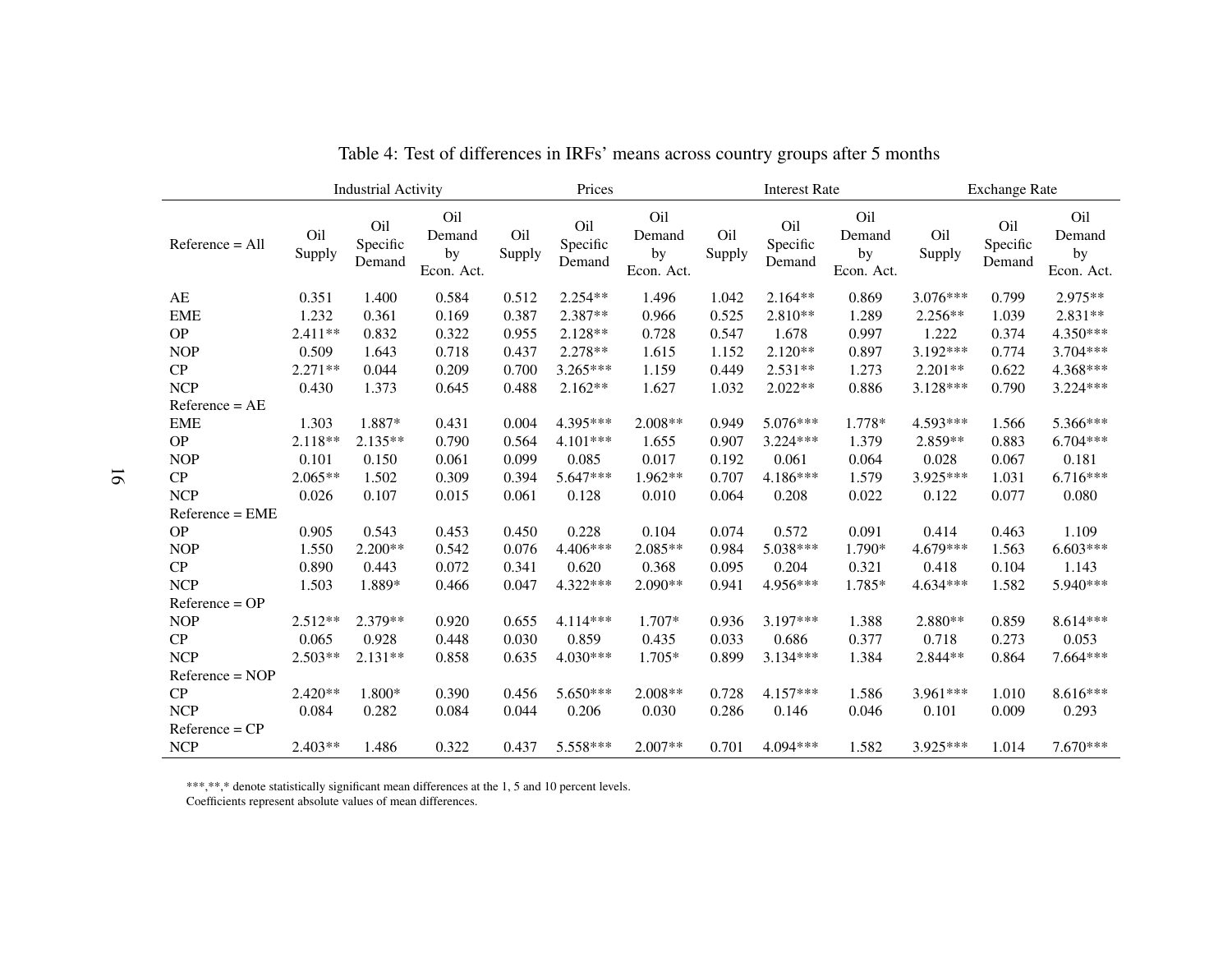|                   |               | <b>Industrial Activity</b> |                                   |               | Prices                    |                                   |               | <b>Interest Rate</b>      |                                   |               | <b>Exchange Rate</b>      |                                   |
|-------------------|---------------|----------------------------|-----------------------------------|---------------|---------------------------|-----------------------------------|---------------|---------------------------|-----------------------------------|---------------|---------------------------|-----------------------------------|
| $Reference = All$ | Oil<br>Supply | Oil<br>Specific<br>Demand  | Oil<br>Demand<br>by<br>Econ. Act. | Oil<br>Supply | Oil<br>Specific<br>Demand | Oil<br>Demand<br>by<br>Econ. Act. | Oil<br>Supply | Oil<br>Specific<br>Demand | Oil<br>Demand<br>by<br>Econ. Act. | Oil<br>Supply | Oil<br>Specific<br>Demand | Oil<br>Demand<br>by<br>Econ. Act. |
| AE                | 0.156         | 0.427                      | 1.436                             | 0.729         | $2.285**$                 | 0.302                             | 0.782         | $1.922*$                  | 0.485                             | $3.085***$    | 0.048                     | $2.228**$                         |
| <b>EME</b>        | 1.583         | 0.077                      | 1.177                             | 0.160         | 2.319**                   | 0.565                             | 0.595         | 2.003**                   | 0.084                             | $2.181**$     | 0.484                     | 1.406                             |
| <b>OP</b>         | $2.033**$     | 0.458                      | 0.819                             | 0.937         | $1.765*$                  | 0.902                             | 0.636         | 1.143                     | 0.315                             | 1.779*        | 0.319                     | 1.350                             |
| <b>NOP</b>        | 0.046         | 0.553                      | 1.504                             | 0.641         | $2.215**$                 | 0.383                             | 0.891         | 1.803*                    | 0.487                             | 3.389***      | 0.204                     | $2.569**$                         |
| CP                | $2.680**$     | 0.276                      | 1.478                             | 0.632         | $2.779**$                 | 0.903                             | 0.452         | 1.566                     | 0.134                             | $2.176**$     | 0.097                     | 1.121                             |
| <b>NCP</b>        | 0.062         | 0.427                      | 1.528                             | 0.685         | $2.130**$                 | 0.341                             | 0.764         | $1.735*$                  | 0.516                             | $3.176***$    | 0.117                     | $2.392**$                         |
| $Reference = AE$  |               |                            |                                   |               |                           |                                   |               |                           |                                   |               |                           |                                   |
| <b>EME</b>        | 1.547         | 0.353                      | $2.523**$                         | 0.422         | $4.220***$                | 0.827                             | 0.972         | 3.487***                  | 0.276                             | 4.437***      | 0.419                     | $2.960**$                         |
| <b>OP</b>         | $2.019**$     | 0.843                      | $2.145**$                         | 0.286         | 3.409***                  | 1.235                             | 0.959         | 2.283**                   | 0.025                             | 3.699***      | 0.333                     | $2.790**$                         |
| <b>NOP</b>        | 0.129         | 0.096                      | 0.007                             | 0.113         | 0.003                     | 0.100                             | 0.127         | 0.121                     | 0.032                             | 0.094         | 0.134                     | 0.077                             |
| CP                | $2.687**$     | 0.150                      | $2.715**$                         | 0.095         | 4.644 ***                 | 1.153                             | 0.681         | 2.564**                   | 0.124                             | 3.864***      | 0.068                     | $2.310**$                         |
| <b>NCP</b>        | 0.115         | 0.033                      | 0.032                             | 0.084         | 0.201                     | 0.041                             | 0.067         | 0.242                     | 0.023                             | 0.108         | 0.055                     | 0.083                             |
| $Reference = EME$ |               |                            |                                   |               |                           |                                   |               |                           |                                   |               |                           |                                   |
| <b>OP</b>         | 0.252         | 0.529                      | 0.317                             | 0.616         | 0.356                     | 0.232                             | 0.092         | 0.518                     | 0.201                             | 0.102         | 0.624                     | 0.077                             |
| <b>NOP</b>        | 1.637         | 0.474                      | $2.637**$                         | 0.347         | 4.163***                  | 0.886                             | 1.013         | 3.404***                  | 0.261                             | 4.641 ***     | 0.331                     | 3.210***                          |
| CP                | 0.853         | 0.201                      | 0.384                             | 0.420         | 0.462                     | 0.341                             | 0.054         | 0.028                     | 0.068                             | 0.442         | 0.220                     | 0.134                             |
| <b>NCP</b>        | 1.641         | 0.347                      | $2.691**$                         | 0.375         | $4.106***$                | 0.859                             | 0.959         | 3.361***                  | 0.274                             | 4.498***      | 0.397                     | 3.079***                          |
| $Reference = OP$  |               |                            |                                   |               |                           |                                   |               |                           |                                   |               |                           |                                   |
| <b>NOP</b>        | $2.126**$     | 0.975                      | $2.236**$                         | 0.395         | $3.370***$                | 1.305                             | 0.994         | $2.227**$                 | 0.002                             | 3.838***      | 0.437                     | 2.993                             |
| CP                | 0.641         | 0.707                      | 0.670                             | 0.118         | 0.791                     | 0.146                             | 0.020         | 0.465                     | 0.092                             | 0.499         | 0.295                     | 0.068                             |
| <b>NCP</b>        | $2.137**$     | 0.865                      | $2.276**$                         | 0.375         | 3.317***                  | 1.279                             | 0.947         | 2.189**                   | 0.010                             | $3.721***$    | 0.385                     | 2.874**                           |
| $Reference = NOP$ |               |                            |                                   |               |                           |                                   |               |                           |                                   |               |                           |                                   |
| CP                | $2.794**$     | 0.256                      | 2.818**                           | 0.174         | 4.587***                  | 1.206                             | 0.705         | 2.516**                   | 0.108                             | 3.978***      | 0.006                     | $2.432**$                         |
| <b>NCP</b>        | 0.018         | 0.141                      | 0.026                             | 0.034         | 0.176                     | 0.063                             | 0.212         | 0.113                     | 0.011                             | 0.221         | 0.087                     | 0.175                             |
| $Reference = CP$  |               |                            |                                   |               |                           |                                   |               |                           |                                   |               |                           |                                   |
| <b>NCP</b>        | $2.808**$     | 0.128                      | $2.866**$                         | 0.155         | $4.533***$                | 1.183                             | 0.671         | 2.484**                   | 0.114                             | 3.877***      | 0.039                     | $2.336**$                         |

Table 5: Test of differences in IRFs' means across country groups after 15 months

\*\*\*,\*\*,\* denote statistically significant mean differences at the 1, 5 and 10 percen<sup>t</sup> levels. Coefficients represen<sup>t</sup> absolute values of mean differences.

17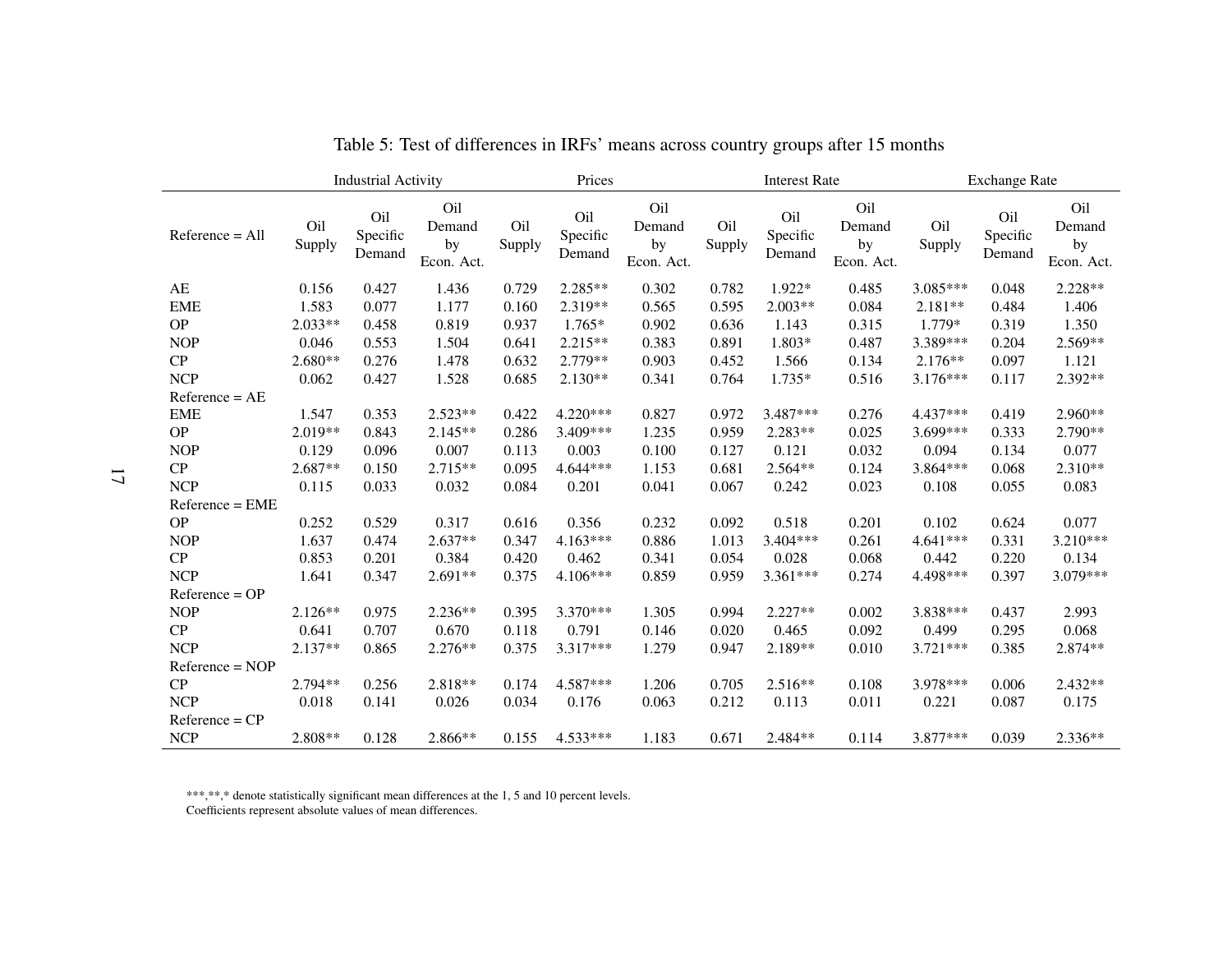|                   |               | <b>Industrial Activity</b> |                                   |               | Prices                    |                                   |               | <b>Interest Rate</b>      |                                   |               | <b>Exchange Rate</b>      |                                   |
|-------------------|---------------|----------------------------|-----------------------------------|---------------|---------------------------|-----------------------------------|---------------|---------------------------|-----------------------------------|---------------|---------------------------|-----------------------------------|
| $Reference = All$ | Oil<br>Supply | Oil<br>Specific<br>Demand  | Oil<br>Demand<br>by<br>Econ. Act. | Oil<br>Supply | Oil<br>Specific<br>Demand | Oil<br>Demand<br>by<br>Econ. Act. | Oil<br>Supply | Oil<br>Specific<br>Demand | Oil<br>Demand<br>by<br>Econ. Act. | Oil<br>Supply | Oil<br>Specific<br>Demand | Oil<br>Demand<br>by<br>Econ. Act. |
| AE                | 0.519         | 0.111                      | 0.929                             | 0.775         | 2.398**                   | 0.118                             | 1.131         | 1.998**                   | 0.194                             | $3.114***$    | 0.117                     | 1.929*                            |
| <b>EME</b>        | 1.362         | 0.370                      | 0.120                             | 0.186         | 2.387**                   | 0.521                             | 0.937         | $2.043**$                 | 0.376                             | $2.183**$     | 0.193                     | 1.515                             |
| <b>OP</b>         | 1.849*        | 0.289                      | 0.098                             | 0.999         | 1.766*                    | 1.019                             | 0.942         | 1.146                     | 0.979                             | 1.678         | 0.423                     | 1.554                             |
| <b>NOP</b>        | 0.401         | 0.224                      | 0.971                             | 0.688         | 2.313**                   | 0.211                             | 1.273         | 1.849*                    | 0.157                             | 3.382***      | 0.257                     | $2.253**$                         |
| CP                | 2.284         | 0.524                      | 0.111                             | 0.715         | $2.762**$                 | 0.987                             | 0.769         | 1.637                     | 0.677                             | $2.131**$     | 0.146                     | 1.275                             |
| <b>NCP</b>        | 0.414         | 0.107                      | 0.992                             | 0.727         | $2.218**$                 | 0.167                             | 1.122         | $1.777*$                  | 0.196                             | $3.188***$    | 0.190                     | $2.115**$                         |
| $Reference = AE$  |               |                            |                                   |               |                           |                                   |               |                           |                                   |               |                           |                                   |
| <b>EME</b>        | 1.132         | 0.266                      | 0.703                             | 0.439         | 4.415***                  | 0.654                             | 1.551         | $3.641***$                | 0.065                             | 4.448***      | 0.105                     | 2.856***                          |
| <b>OP</b>         | 1.637         | 0.383                      | 0.950                             | 0.284         | $3.474***$                | 1.236                             | 1.475         | $2.366**$                 | 0.506                             | $3.549***$    | 0.478                     | 2.828***                          |
| <b>NOP</b>        | 0.157         | 0.104                      | 0.019                             | 0.113         | 0.012                     | 0.108                             | 0.132         | 0.148                     | 0.045                             | 0.077         | 0.118                     | 0.073                             |
| CP                | $2.107**$     | 0.423                      | 0.902                             | 0.127         | 4.681 ***                 | 1.147                             | 1.154         | 2.750**                   | 0.314                             | 3.798***      | 0.200                     | 2.391**                           |
| <b>NCP</b>        | 0.153         | 0.013                      | 0.008                             | 0.090         | 0.238                     | 0.053                             | 0.071         | 0.277                     | 0.019                             | 0.115         | 0.054                     | 0.064                             |
| $Reference = EME$ |               |                            |                                   |               |                           |                                   |               |                           |                                   |               |                           |                                   |
| <b>OP</b>         | 0.301         | 0.594                      | 0.044                             | 0.637         | 0.389                     | 0.351                             | 0.090         | 0.559                     | 0.737                             | 0.156         | 0.489                     | 0.145                             |
| <b>NOP</b>        | 1.213         | 0.184                      | 0.734                             | 0.362         | 4.344 ***                 | 0.730                             | 1.612         | 3.534***                  | 0.132                             | $4.624***$    | 0.023                     | $3.162***$                        |
| CP                | 0.782         | 0.156                      | 0.209                             | 0.466         | 0.429                     | 0.420                             | 0.121         | 0.014                     | 0.391                             | 0.418         | 0.248                     | 0.193                             |
| <b>NCP</b>        | 1.215         | 0.294                      | 0.743                             | 0.387         | 4.280***                  | 0.700                             | 1.540         | 3.486***                  | 0.102                             | 4.495***      | 0.071                     | 3.055***                          |
| $Reference = OP$  |               |                            |                                   |               |                           |                                   |               |                           |                                   |               |                           |                                   |
| <b>NOP</b>        | 1.729*        | 0.489                      | 1.003                             | 0.397         | 3.428***                  | 1.337                             | 1.525         | $2.296**$                 | 0.623                             | $3.660***$    | 0.569                     | 3.097***                          |
| CP                | 0.520         | 0.726                      | 0.202                             | 0.087         | 0.783                     | 0.119                             | 0.045         | 0.496                     | 0.260                             | 0.518         | 0.153                     | 0.072                             |
| <b>NCP</b>        | $1.735*$      | 0.393                      | 1.034                             | 0.384         | 3.370***                  | 1.310                             | 1.463         | 2.256**                   | 0.616                             | 3.556***      | 0.531                     | 2.994 ***                         |
| $Reference = NOP$ |               |                            |                                   |               |                           |                                   |               |                           |                                   |               |                           |                                   |
| CP                | $2.190**$     | 0.352                      | 0.933                             | 0.209         | $4.616***$                | 1.225                             | 1.188         | $2.687**$                 | 0.402                             | 3.892***      | 0.264                     | $2.557**$                         |
| <b>NCP</b>        | 0.009         | 0.127                      | 0.012                             | 0.027         | 0.191                     | 0.060                             | 0.221         | 0.117                     | 0.028                             | 0.210         | 0.071                     | 0.151                             |
| $Reference = CP$  |               |                            |                                   |               |                           |                                   |               |                           |                                   |               |                           |                                   |
| <b>NCP</b>        | $2.197**$     | 0.459                      | 0.945                             | 0.194         | $4.556***$                | 1.200                             | 1.143         | $2.651**$                 | 0.385                             | 3.801***      | 0.232                     | $2.467**$                         |

Table 6: Test of differences in IRFs' means across country groups after 24 months

\*\*\*,\*\*,\* denote statistically significant mean differences at the 1, 5 and 10 percen<sup>t</sup> levels. Coefficients represen<sup>t</sup> absolute values of mean differences.

<span id="page-19-0"></span>18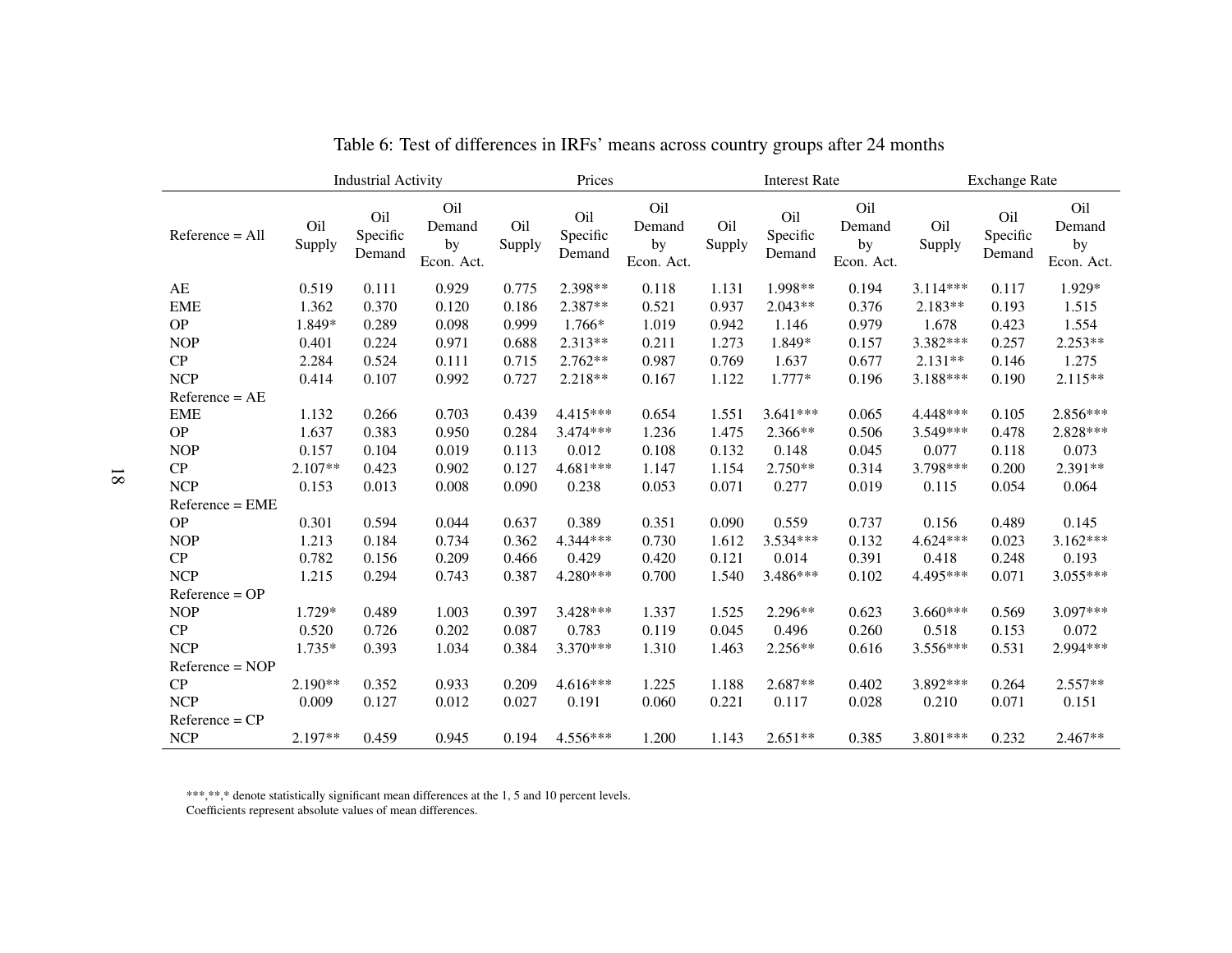<span id="page-20-0"></span>

#### Figure 1: IRF for Oil Shocks

Advanced *Average IRF (blue line) together with 10% confidence interval bands (green line) and individual IRFs for each country within the specific group (red dotted lines).*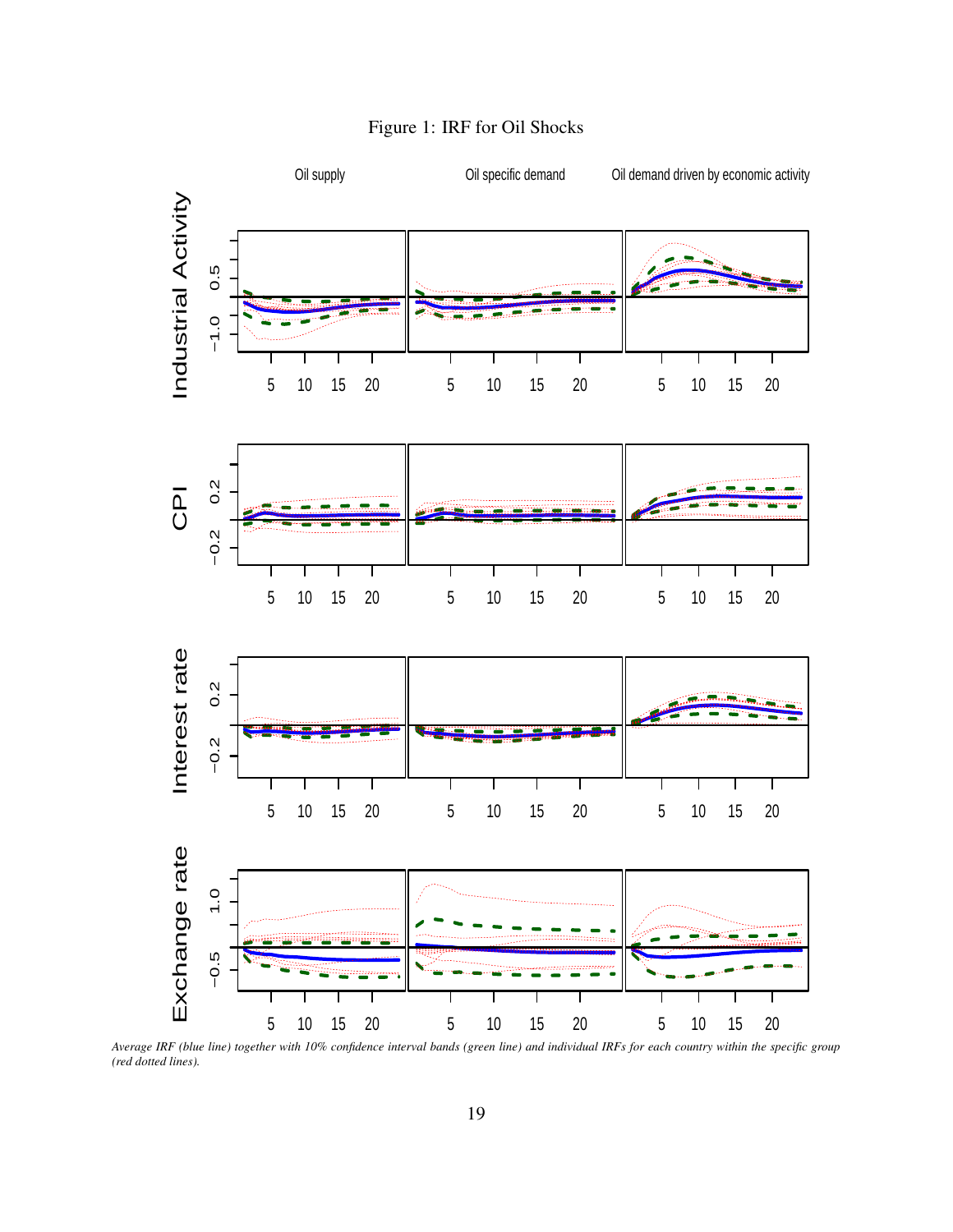<span id="page-21-0"></span>

Figure 2: IRF for Oil Shocks

Emerging *Average IRF (blue line) together with 10% confidence interval bands (green line) and individual IRFs for each country within the specific group (red dotted lines).*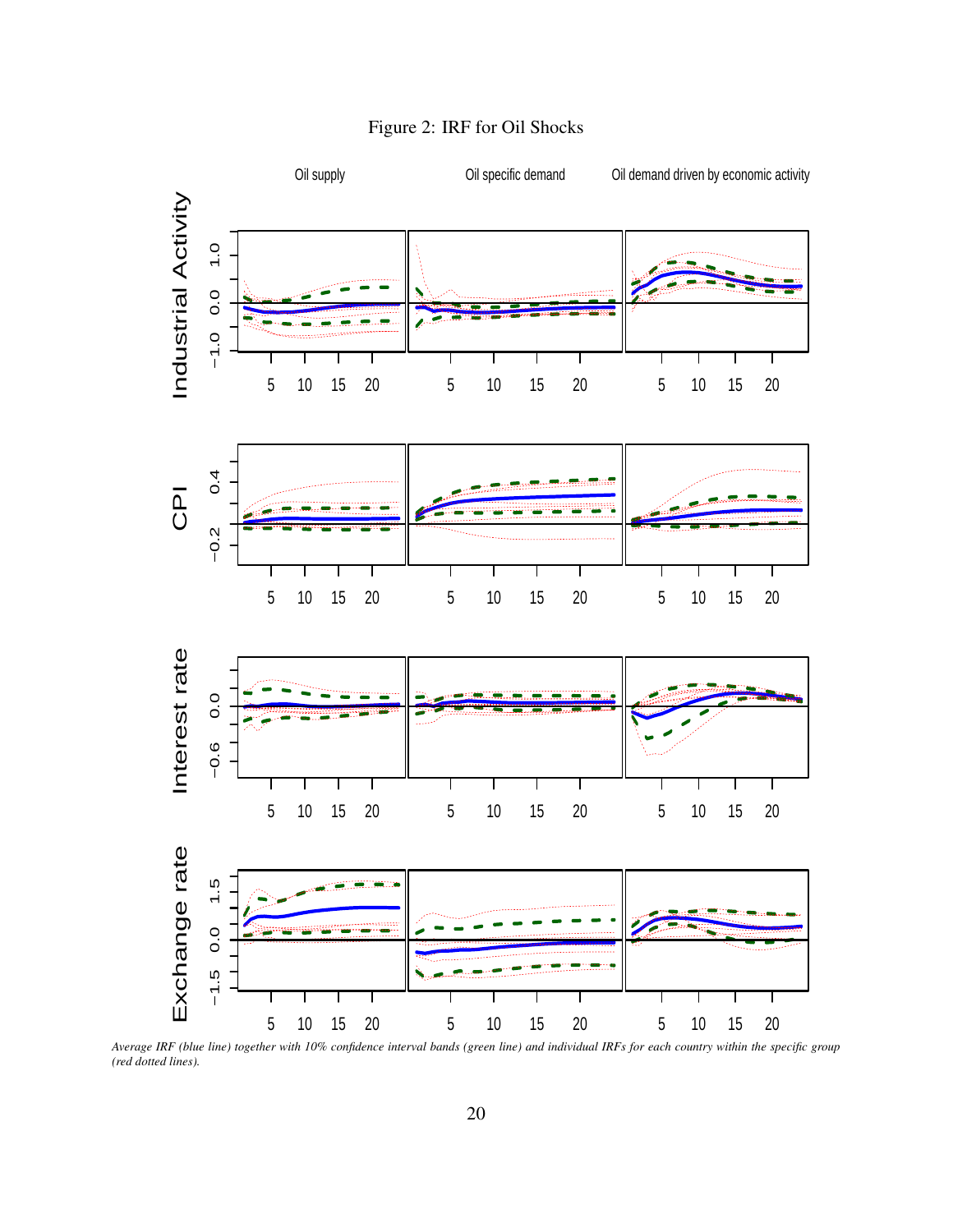<span id="page-22-0"></span>

Figure 3: IRF for Oil Shocks

 $\overline{\phantom{a}}$ *Average IRF (blue line) together with 10% confidence interval bands (green line) and individual IRFs for each country within the specific group (red dotted lines).*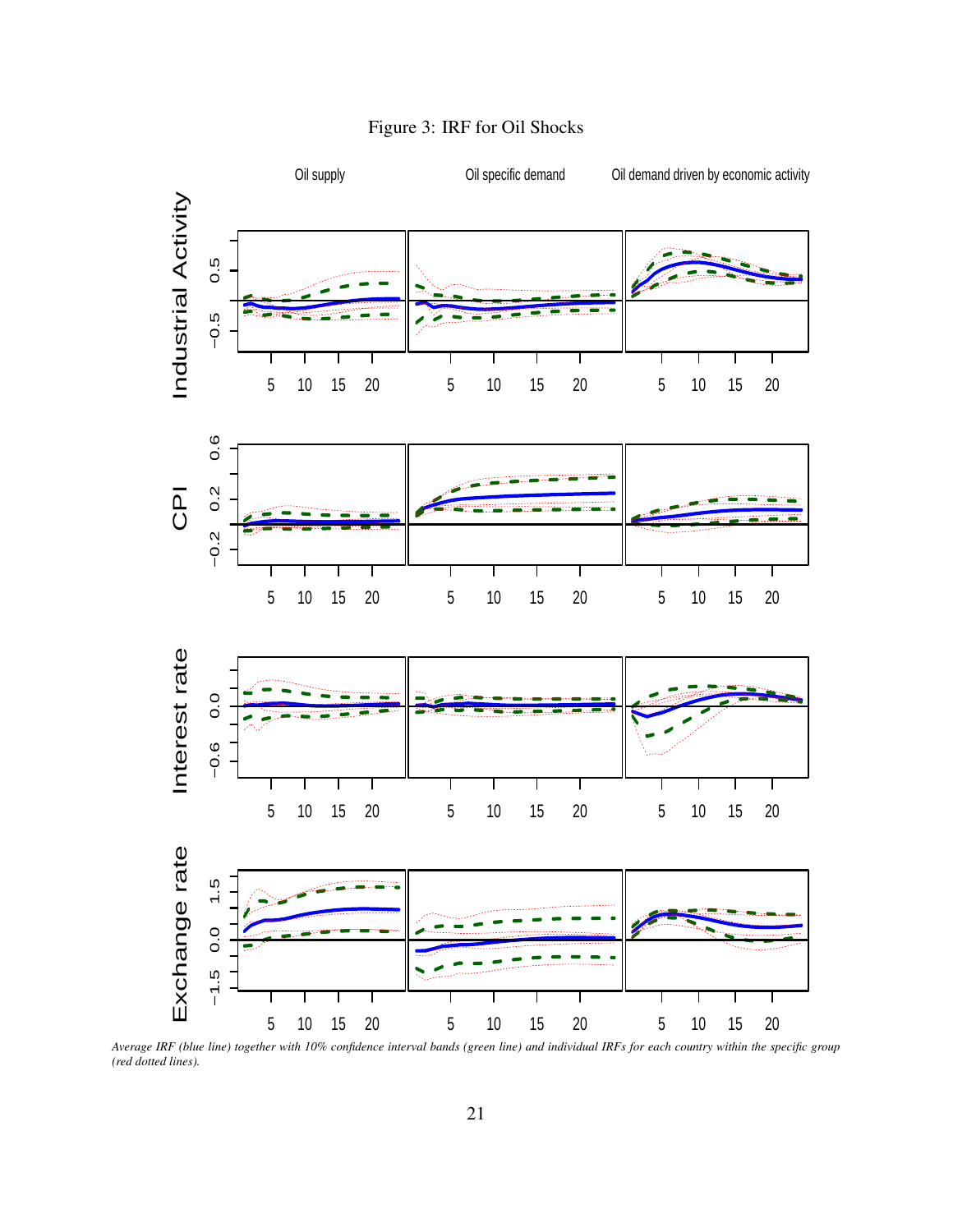<span id="page-23-0"></span>

Figure 4: IRF for Oil Shocks

Average IRF (blue line) together with 10% confidence interval bands (green line) and individual IRFs for each country within the specific group<br>(red dotted lines). *(red dotted lines).*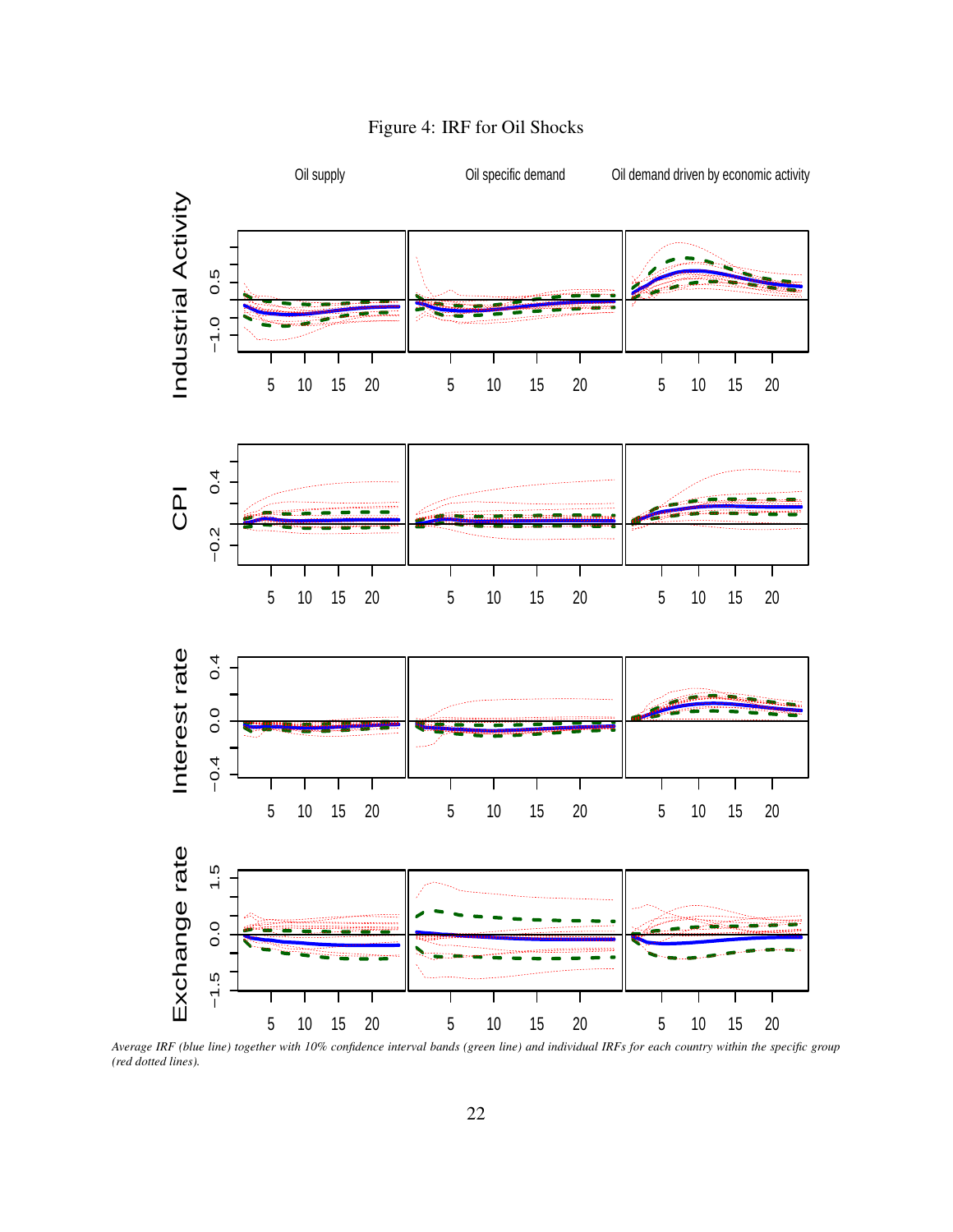<span id="page-24-0"></span>

Figure 5: IRF for Oil Shocks

Controlled Energy Prices *Average IRF (blue line) together with 10% confidence interval bands (green line) and individual IRFs for each country within the specific group (red dotted lines).*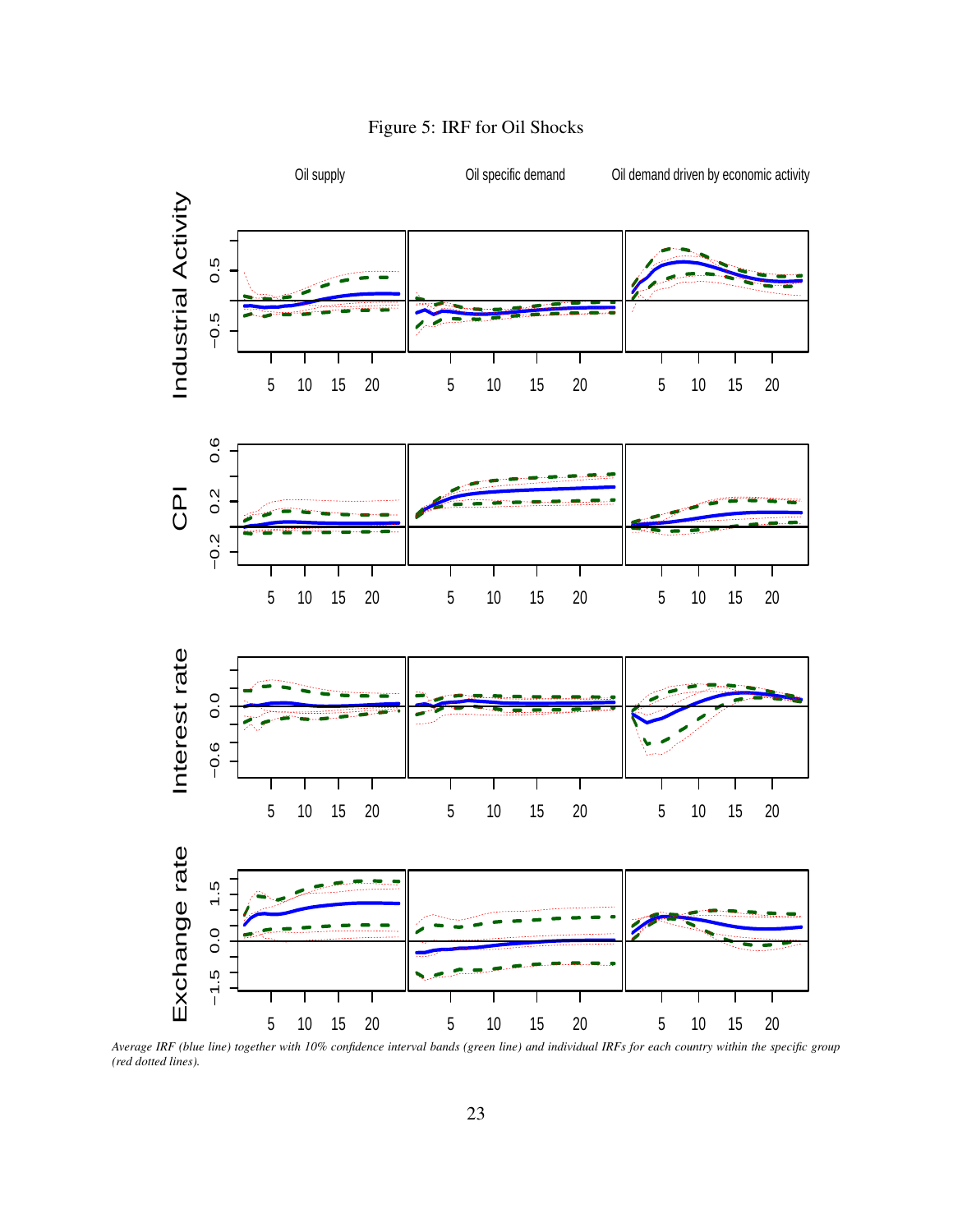

<span id="page-25-0"></span>

Average IRF (blue line) together with 10% confidence interval bands (green line) and individual IRFs for each country within the specific group<br>(red dotted lines). *(red dotted lines).*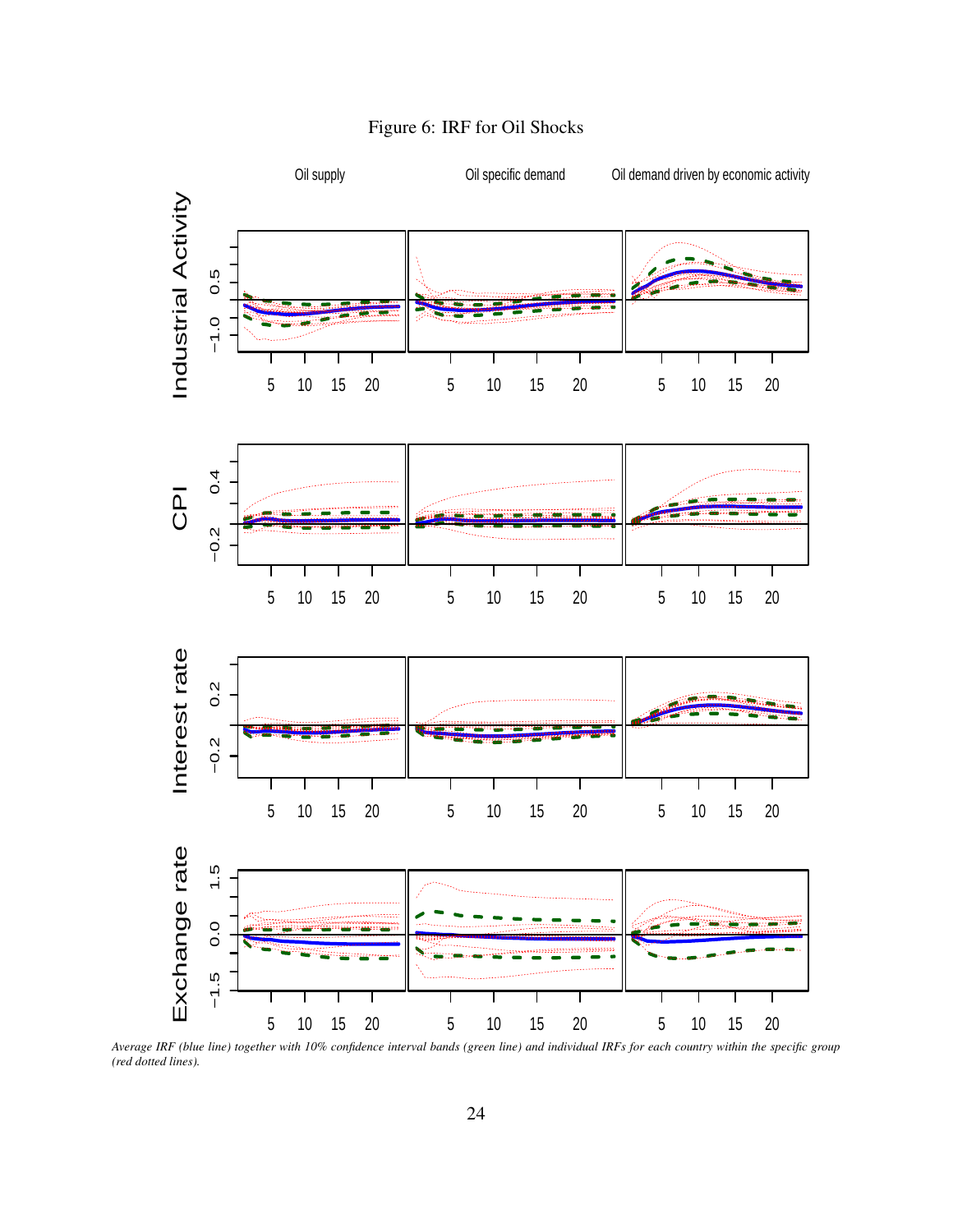<span id="page-26-0"></span>

#### Figure 7: IRF for Oil Shocks

All *Average IRF (blue line) together with 10% confidence interval bands (green line) and individual IRFs for each country within the specific group (red dotted lines).*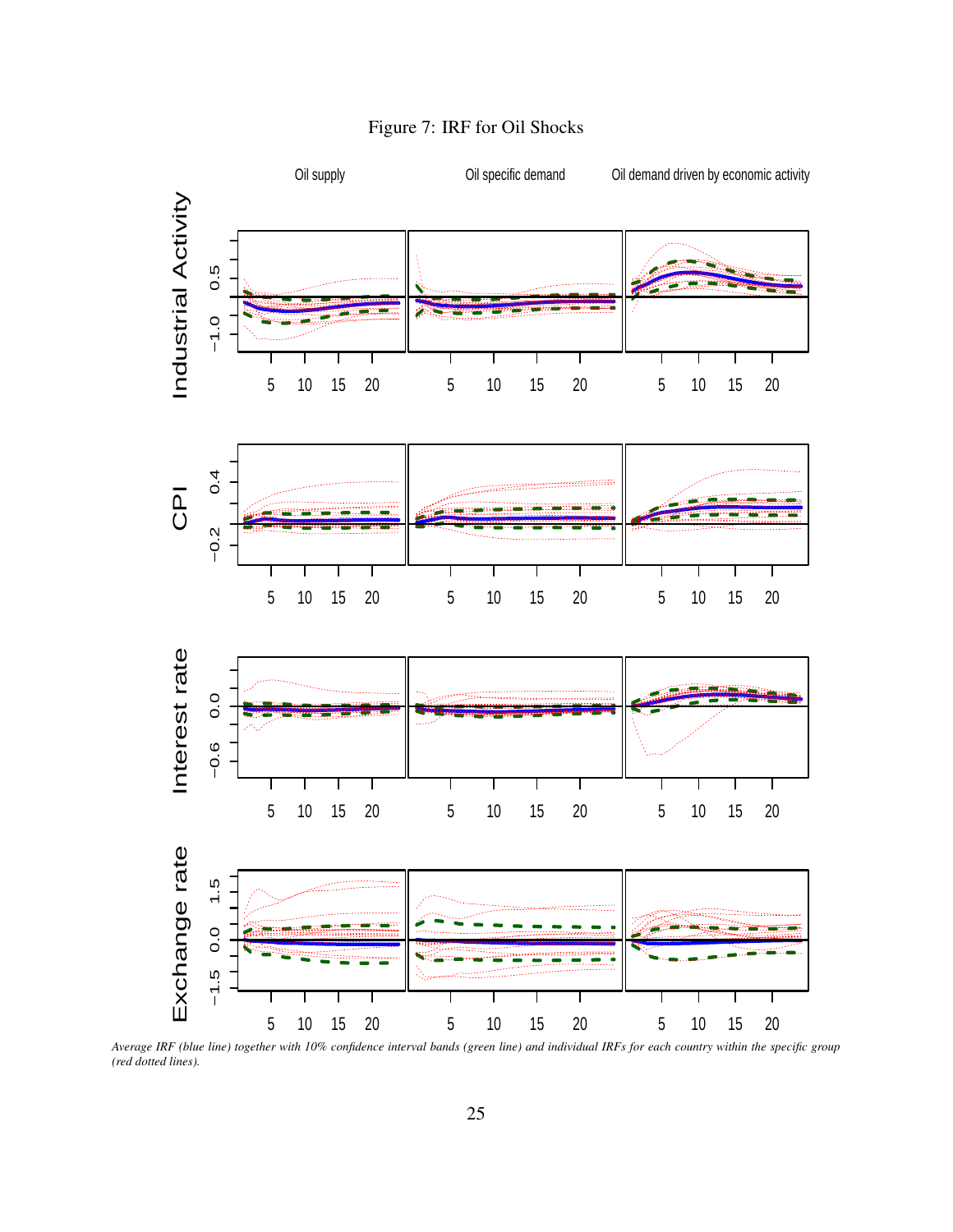<span id="page-27-0"></span>

Figure 8: Exports excluding oil as percentage of GDP

*Exports excluding oil to GDP based on purchasing-power-parity (PPP) valuation of country GDP (Millions of US dollars). Source: IMF and WB.*

<span id="page-27-1"></span>

Figure 9: Oil exports as percentage of GDP

*Crude, NGL and feedstocks-Net imports (Tonne of oil equivalent (toe)) to GDP based on purchasing-power-parity (PPP) valuation of country GDP (Millions of US dollars). Source: IMF and IEA.*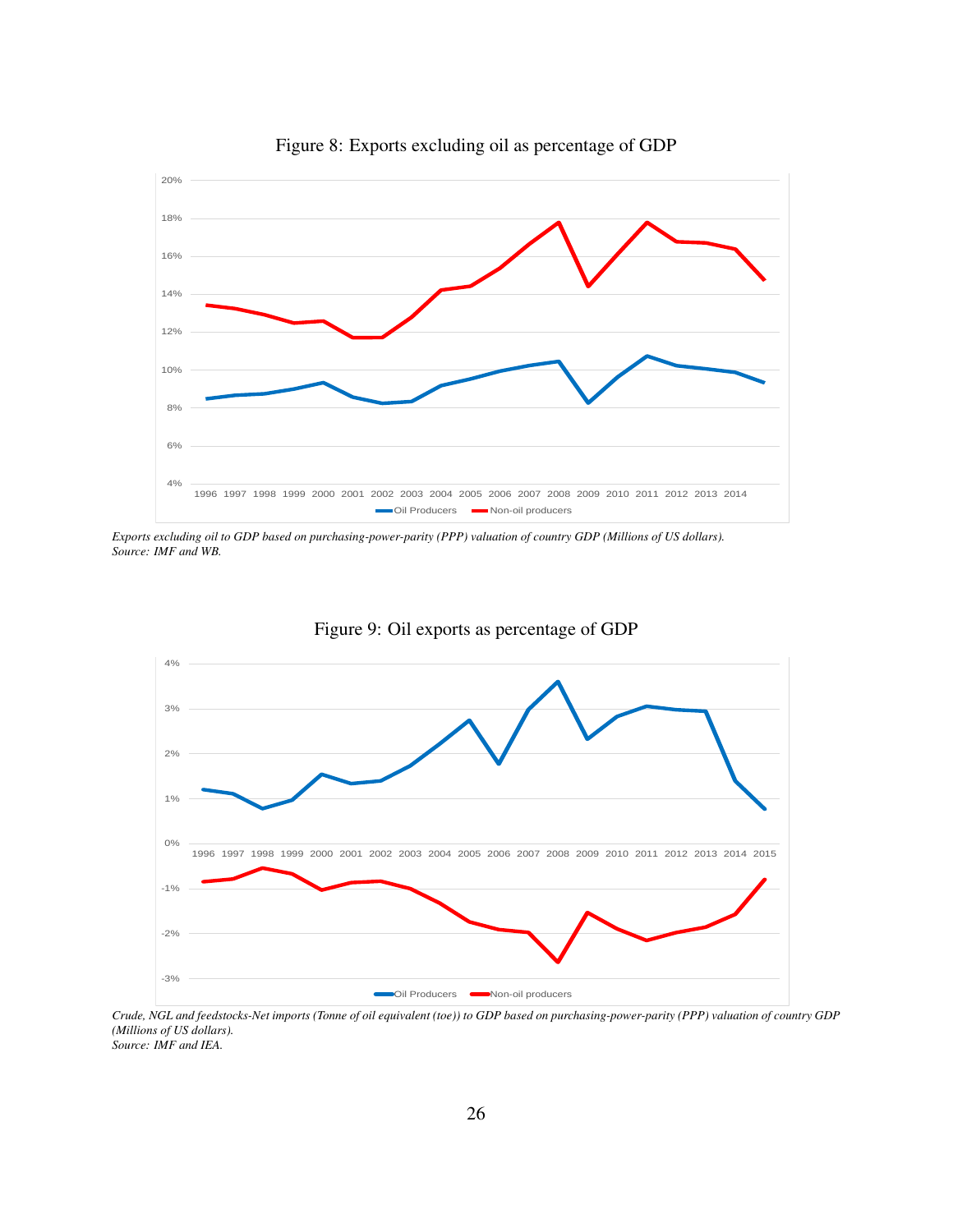

<span id="page-28-0"></span>

*Sum of imports and exports to total GDP (%). Source: WB.*

<span id="page-28-1"></span>



*Total final consumption of total energy (Tonne of oil equivalent (toe)) to GDP based on purchasing-power-parity (PPP) valuation of country GDP (Millions of US dollars). Source: IMF and IEA.*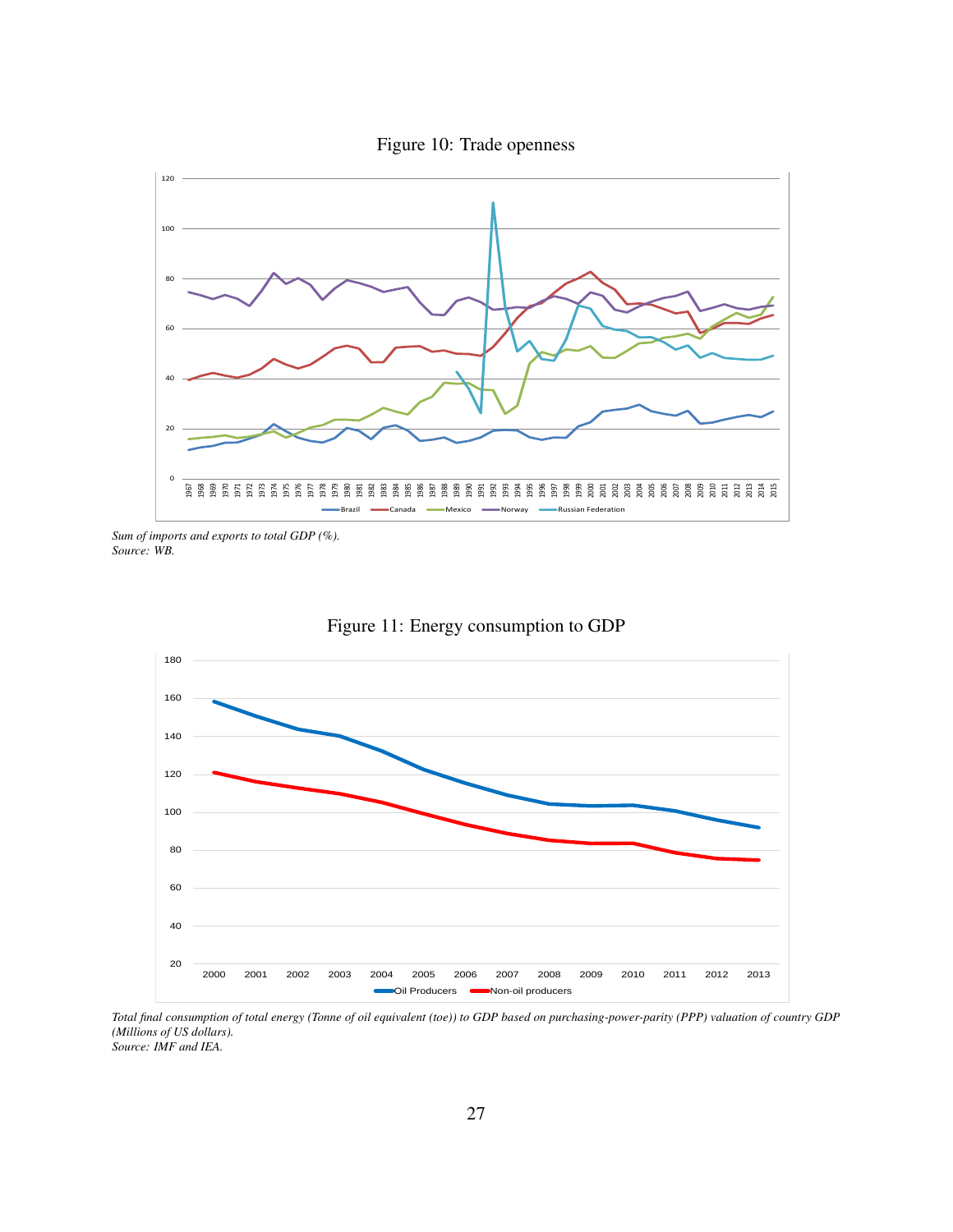# <span id="page-29-0"></span>A Appendix

| Country | <b>Indicator</b> | <b>Source</b>          | <b>Description</b>                                         | Unit                |
|---------|------------------|------------------------|------------------------------------------------------------|---------------------|
|         | $\overline{IP}$  | <b>Haver Analytics</b> | <b>Industrial Production (SA)</b>                          | Index $2007 = 100$  |
|         | <b>CPI</b>       | Haver Analytics        | Consumer Price Index (SA)                                  | Index $2002 = 100$  |
| Canada  | i                | <b>OECD</b>            | Short-term interest rate                                   | Percent per annum   |
|         | E                | <b>IMF-IFS</b>         | Nominal Effective Exchange Rate                            | Index $2010=100$    |
|         | $\overline{IP}$  | <b>Haver Analytics</b> | Industrial Production excl. Construction (SWDA)            | Index $2010=100$    |
|         | <b>CPI</b>       | <b>Haver Analytics</b> | Harmonized Index of Consumer Prices                        | Index $2005 = 100$  |
| France  | $\mathbf{i}$     | <b>OECD</b>            | Short-term interest rate                                   | Percent per annum   |
|         | E                | <b>IMF-IFS</b>         | Nominal Effective Exchange Rate                            | Index $2010=100$    |
|         | $\overline{IP}$  | <b>Haver Analytics</b> | Total Industry excl. Construction(SA/WDA)                  | Index $2010=100$    |
|         | <b>CPI</b>       | <b>Haver Analytics</b> | Harmonized Index of Consumer Prices (SA)                   | Index $2005 = 100$  |
| Germany | $\mathbf{i}$     | <b>OECD</b>            | Short-term interest rate                                   | Percent per annum   |
|         | E                | <b>IMF-IFS</b>         | Nominal Effective Exchange Rate                            | Index $2010=100$    |
|         | $\overline{IP}$  | <b>Haver Analytics</b> | Industrial Production excluding Construction (SWDA)        | Index 2010=100      |
|         | <b>CPI</b>       | <b>Haver Analytics</b> | Harmonized Index of Consumer Prices (SA)                   | Index $2005 = 100$  |
| Ireland | $\mathbf{i}$     | <b>OECD</b>            | Short-term interest rate                                   | Percent per annum   |
|         | E                | <b>IMF-IFS</b>         | Nominal Effective Exchange Rate                            | Index $2010=100$    |
|         | $\overline{IP}$  | <b>Haver Analytics</b> | Total Industry excl. Construction (SA)                     | Index $2010=100$    |
|         | <b>CPI</b>       | <b>Haver Analytics</b> | Harmonized Index of Consumer Prices (SA)                   | Index $2005 = 100$  |
| Italy   | $\mathbf{i}$     | <b>OECD</b>            | Short-term interest rate                                   | Percent per annum   |
|         | E                | <b>IMF-IFS</b>         | Nominal Effective Exchange Rate                            | Index $2010=100$    |
|         | $\overline{IP}$  | <b>Haver Analytics</b> | Industrial Production excluding Construction (SA)          | Index $2010=100$    |
|         | <b>CPI</b>       | <b>Haver Analytics</b> | Consumer Price Index (NSA)                                 | Index $2010=100$    |
| Japan   | $\mathbf{i}$     | <b>Haver Analytics</b> | Short-term Prime Lending Rate of Banks                     | Percent per annum   |
|         | E                | <b>IMF-IFS</b>         | Nominal Effective Exchange Rate                            | Index $2010=100$    |
|         | $\overline{IP}$  | <b>Haver Analytics</b> | <b>Industrial Production excluding Construction (SWDA)</b> | Index $2005 = 100$  |
|         | <b>CPI</b>       | <b>Haver Analytics</b> | Harmonized Index of Consumer Prices (SA)                   | Index $2005 = 100$  |
| Norway  | $\mathbf{i}$     | <b>OECD</b>            | Short-term interest rate                                   | Percent per annum   |
|         | E                | <b>IMF-IFS</b>         | Nominal Effective Exchange Rate                            | Index $2010=100$    |
|         | $\overline{IP}$  | <b>Haver Analytics</b> | <b>Industrial Production excluding Construction (SWDA)</b> | Index $2010=100$    |
|         | <b>CPI</b>       | <b>Haver Analytics</b> | Harmonized Index of Consumer Prices (SA)                   | Index $2005 = 100$  |
| Spain   | i                | <b>OECD</b>            | Short-term interest rate                                   | Percent per annum   |
|         | E                | <b>IMF-IFS</b>         | Nominal Effective Exchange Rate                            | Index $2010 = 100$  |
|         | $\overline{IP}$  | <b>Haver Analytics</b> | Industrial Production excluding Construction (SA)          | Index $2012 = 100$  |
|         | <b>CPI</b>       | <b>Haver Analytics</b> | Harmonized Index of Consumer Prices (SA)                   | Index $2005 = 100$  |
| U.K.    | $\mathbf{i}$     | <b>OECD</b>            | Short-term interest rate                                   | Percent per annum   |
|         | Е                | <b>IMF-IFS</b>         | Nominal Effective Exchange Rate                            | Index $2010=100$    |
|         | $\overline{IP}$  | <b>Haver Analytics</b> | Industrial Production excluding Construction (SA)          | Index $2012 = 100$  |
|         | <b>CPI</b>       | <b>Haver Analytics</b> | Harmonized Index of Consumer Prices (SA)                   | Index Dec- $97=100$ |
| U.S.    | $\mathbf{i}$     | <b>OECD</b>            | Short-term interest rate                                   | Percent per annum   |
|         | E                | <b>IMF-IFS</b>         | Nominal Effective Exchange Rate                            | Index $2010=100$    |

#### Table A.1: Advanced Economies Macroeconomic Variables